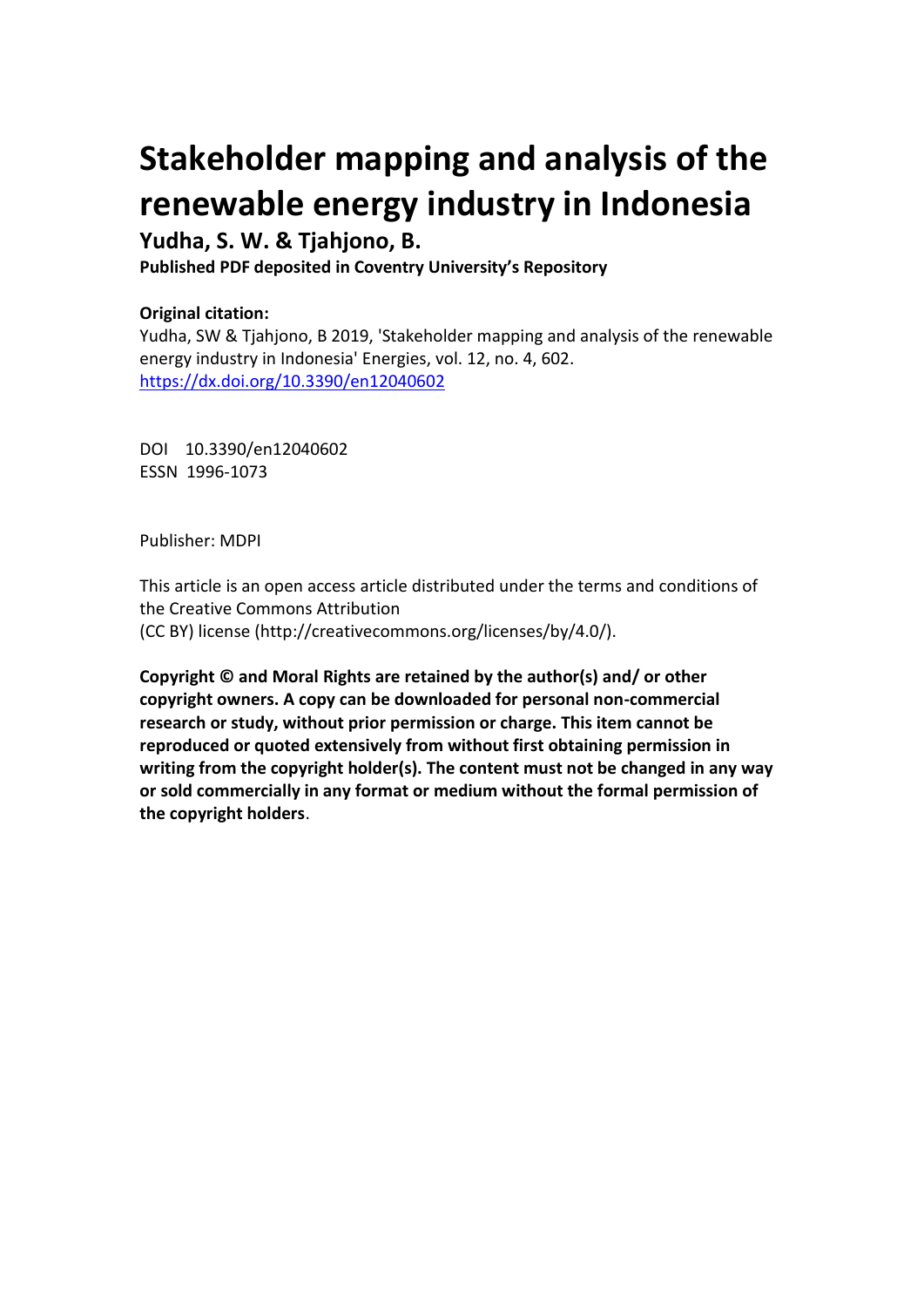

*Review*



# **Stakeholder Mapping and Analysis of the Renewable Energy Industry in Indonesia**

# **Satya Widya Yudha 1,\* and Benny Tjahjono [2](https://orcid.org/0000-0001-7503-7500)**

- <sup>1</sup> Cranfield Energy & Power, Cranfield University, Bedford MK43 0AL, UK
- <sup>2</sup> Centre for Business in Society, Coventry University, Coventry CV1 5FB, UK; benny.tjahjono@coventry.ac.uk
- **\*** Correspondence: s.widya-yudha@cranfield.ac.uk

Received: 5 November 2018; Accepted: 2 February 2019; Published: 14 February 2019



**Abstract:** The development of renewable energy in Indonesia is still in a relatively fledgling state, yet it is forecast to increase. The Government of Indonesia has formulated and implemented several strategic programs, compiled under several binding frameworks, namely the National Energy Policy and the General Plan for National Energy. The government is committed internationally to reduce its greenhouse gas emissions as part of its Nationally Determined Contributions. However, unearthing the dynamics of renewable and sustainable energy in Indonesia requires a detailed stakeholder analysis of all relevant and major actors. This paper aims to provide a stakeholder analysis of actors in the renewable and sustainable energy sector in Indonesia as a whole, using a Political, Economic, Social, Technological, Legal and Environmental (PESTLE) analysis methodology. The results have indicated that existing policies are not yet perfect, given that the renewable energy industry is still quite minimal, especially in the current conditions of falling oil prices. In the future, it is hoped that the government can formulate a breakthrough policy to improve existing policies in the renewable energy sector, such as by giving ease to investors in the renewable energy sector, including the effective and efficient supply chain management of renewable energy.

**Keywords:** PESTLE; stakeholder analysis; renewable energy; sustainability; policy; Indonesia; supply chain management

# **1. Introduction**

In the renewable energy sector, the Association of Southeast Asian Nations (ASEAN) has targeted to secure 23% of its primary energy from modern and sustainable renewable energy sources by 2025. This exact figure and the deadline are also included in Indonesia's National Energy Policy for its national renewable energy sector. This means that quantitatively, Indonesia has deliberately set its national renewable energy goals to be in line with the regional target. The renewable energy sector is a crucial point of concern in ASEAN, and one that cannot afford to overlook growing population levels (along with increased energy demand) and dwindling reserves of indigenous fossil fuels (which equates to larger amounts of imports and, thus, negative external consequences and costs) which have set renewables to be the primary foreseeable alternative for the region. In order to effectively construct the relevant power infrastructure for renewable energy, some estimates state that ASEAN countries together need to invest at least USD 27 billion annually, a total of USD 290 billion by 2025. It is this same intra-regional demand that, in fact, opens up pathways for Indonesia to undertake comparative research with other ASEAN countries to achieve the common goal for renewable energy.

Zooming in on the Indonesian context, the utilization of renewable energy in Indonesia is still relatively small, at approximately 8.66 GW, yet ironically, Indonesia has a fairly large potential for renewable energy, namely 801.2 GW, that can be expanded on and utilized. Among others, this encompasses 75 GW of mini/micro hydro, 32.6 GW of biomass, 532.6 GWp of solar energy,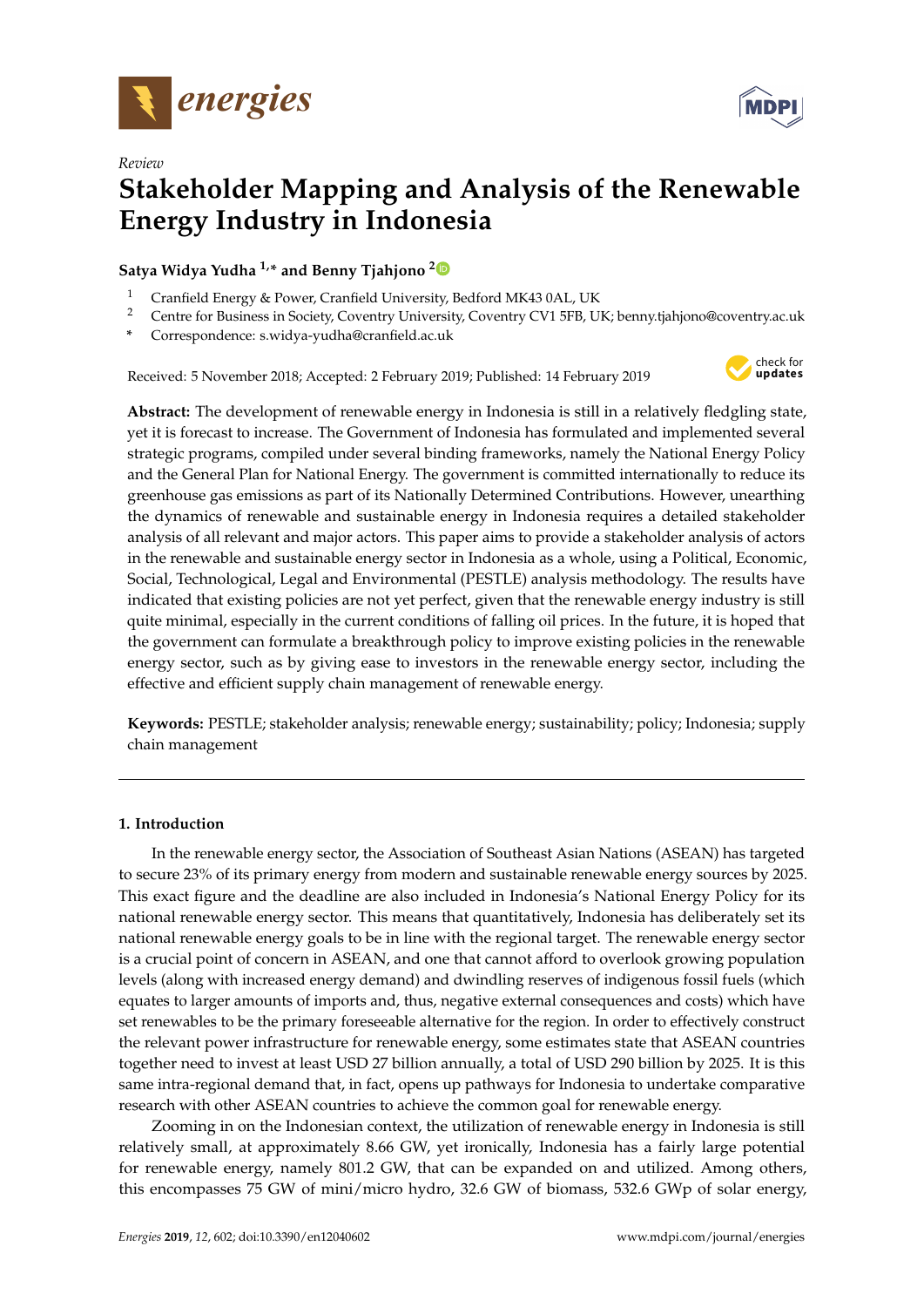113.5 GW of wind energy, 18 GW of ocean energy and 29.5 GW of geothermal energy [\[1\]](#page-16-0), wherein the largest potential (12,837 MW) is found in Sumatera, and the smallest in Papua (75 MW).

The utilization of the potential for renewable energy has not yet been optimized for electricity generation. The current total installed capacity for renewable energy in Indonesia is approximately 55,528 MW, which, among others, is comprised of 5.02 GW of mini/micro hydro or 7% of total potential; 1.74 GW of bioenergy or 5.3% of total potential; 0.08 GWp of solar energy or approximately 0.01% of total potential; 6.5 MW of wind energy or 0.01% of total potential; 0.3 MW of ocean energy or approximately 0.002% of total potential; and 1.44 GW of geothermal energy or 5% of the total potential.

The development of renewable energy is part of a strategic program of the Indonesian government, and this has to be utilized for the greatest benefit of the people, especially underdeveloped, outlying and rural regions [\[2\]](#page-16-1). Both the central and regional governments are tasked to supply energy from renewable energy. Currently, the development of renewable energy refers to President Regulation No. 79 of 2014 on the National Energy Policy (PP KEN). The regulation states that the contribution of renewable energy in the national primary energy mix in 2025 should reach 23%, with a composition of 5% of biofuels, 5% of geothermal, 5% of biomass, nuclear, water, solar, and wind energy, and 2% of liquefied coal [\[3\]](#page-16-2).

The National Energy General Plan targets the provision of primary energy in 2025 as equivalent to 405 million tons oil equivalent (MTOE), comprised of 25% of oil fuels, 30% of coal, 22% of gas and 23% of renewable energy. Renewable energy is targeted for 94 MTOE with a distribution of 69 MTOE (45 GW) for electric power from renewable energy, and 25 MTOE from biofuel, biomass, biogas and coalbed methane (CBM) at 15.6 KL, 8.3 million tons, 489.9 million m<sup>3</sup> and 46 million metric standard cubic feet a day (MMSCFD) respectively. The current 55 GW of national power plant capacity is targeted to increase to 135 GW by 2025. Likewise, power plant capacity from renewable energy, currently 8.7 GW (15.7%), is targeted to increase to 45 GW by 2025; an approximately 33% increase. Among others, this is comprised of geothermal energy power plants, water/mini/micro hydro energy power plants, bioenergy power plants, solar energy power plants, wind energy power plants, and ocean energy power plants, at 7.2, 21, 5.5, 6.4, 1.8 and 31 GW, respectively.

Renewable energy must be developed in order to resolve the matter of dwindling fossil energy sources. Currently, Indonesia is a country with the highest energy consumption growth rate in the world. With this situation, Indonesia is almost a net importer of oil; in 2014 alone, Indonesia imported 203,846,000 barrels of oil [\[4\]](#page-16-3). Based on data from the 2015 Indonesia Energy Outlook, published by the Technology Assessment and Application Agency, Indonesia's final energy consumption increased from 778 million barrels of oil equivalent in 2000 to 1211 million barrels of oil equivalent in 2013, or an average growth of 3.46% per year. These high levels of consumption have caused faster usage of fossil fuels in comparison to discoveries of new reserves. If renewable energy is not optimally developed soon, the increase in consumption could decrease the availability life of energy in Indonesia.

Being part of the ASEAN, Indonesia is currently at a crossroads as the domestic energy demand continues to grow, bringing new and imminent challenges in the supply of sustainable yet affordable energy. In spite of the target set by ASEAN (23.2% from renewable energy by 2025), current policies in many ASEAN countries enabling the deployment of such forms of renewable energy only reach less than 16.9% of the renewable sources, leaving around a 6.3% gap. To close this gap, every ASEAN country, including Indonesia, is responsible for contributing to the increase in the renewable energy share. The amount of contribution is proportional to the size of the country, the overall in-country energy demand and the availability of local renewables. Table [1](#page-3-0) shows that Indonesia has the highest contribution to the ASEAN target.

Although Indonesia's vast natural resources, on the one hand, have enabled the country to take advantage of any form of renewable energy, be it solar, wind, hydro, geothermal, biomass, biofuel, biogas, among many others, on the other hand, the lack of appropriate government policies to boost the renewable energy deployment has somehow jeopardized the acceleration of renewable energy deployment, to remain in line with the ASEAN's goals.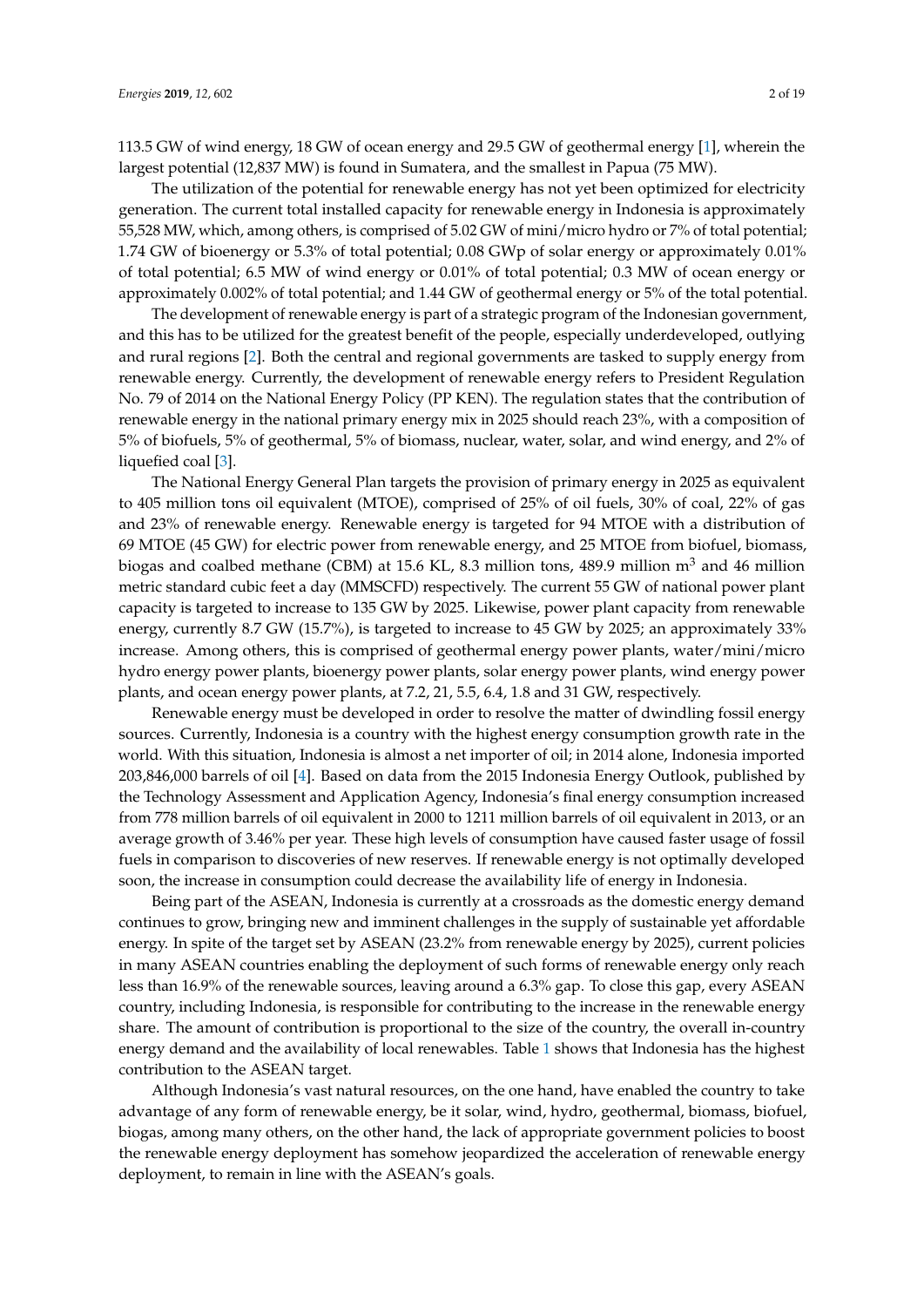| Country           | <b>Renewable Energy Shares</b> |
|-------------------|--------------------------------|
| Indonesia         | $+1.7\%$                       |
| Vietnam           | $+1.3\%$                       |
| Malaysia          | $+1.0\%$                       |
| Thailand          | $+1.0\%$                       |
| Philippines       | $+0.4\%$                       |
| Myanmar           | $+0.4\%$                       |
| Lao PDR           | $+0.2\%$                       |
| Singapore         | $+0.1\%$                       |
| Cambodia          | $+0.1\%$                       |
| Brunei Darussalam | $+0.02\%$                      |

<span id="page-3-0"></span>**Table 1.** Contribution toward increasing ASEAN's renewable energy share to 23.2% [\[5\]](#page-16-4).

Bearing in mind the need to fulfil development and utilization targets for renewable energy in Indonesia, this research aims to identify the obstacles and unearth the inner workings of the implementation of distribution for renewable energy, by enacting a PESTLE policy mapping and stakeholder analysis. The main goal is to dissect and analyze the specific relationships of interest within Indonesia's renewable energy sector and holistically approach the need to adequately cover all relevant terrain in the renewable and sustainable energy sector. This is done by observing agencies or institutions, involved parties and all relevant stakeholders in the industry with an ultimate goal to better elucidate the various points of dispute among stakeholders and thus come to a recommendation for institutional actors as to how to better promote renewable energy in Indonesia.

#### **2. Research Approach**

This research adopts Political, Economic, Social, Technological, Legal, and Environmental (PESTLE) analysis for its approach. PESTLE analysis is a framework or tool typically used in business and management to analyze the environment they are operating in or are planning to launch new operations in. PESTLE analysis can also be used to monitor the macro-environmental or external factors that play a role in impacting on that environment.

The political analysis looks at the extent and impacts of state power on the economy. For example, certain environmental policies may enforce penalties for corporations unable to comply. Economic factors encompass direct impacts on economic capacity, be it of an organization, industry sector/market, or nation-state. Social factors examine the social context of these institutions including, but not limited to, population analytics, demographics and cultural trends. Technological factors are related to technological advancement, including research and development (R&D), niche technologies and automation. Legal factors take into account laws and policies, including consumer protection laws, safety standards, and labor laws. Environmental factors are all those critical factors that are conditioned or impacted on by environmental issues, geographical location, global changes in climate, weather, etc.

PESTLE analysis has often been used to unravel issues and discourse that are mainly qualitative in nature, and as such difficult or rather unsuitable to be resolved quantitatively. In particular, it can be used to analyze and break down various problems more holistically. PESTLE analysis has recently been applied to certain industrial sectors, such as the conventional, fossil-fuel [\[6](#page-16-5)[,7\]](#page-16-6) as well as renewable [\[8–](#page-16-7)[10\]](#page-16-8) energy industries. By using PESTLE analysis, new strategic policies can be developed to replace and renew policies that are no longer effective or efficient.

#### <span id="page-3-1"></span>**3. Research Findings**

Using PESTLE analysis, the stakeholders of the renewable energy industry will be hereby identified. Stakeholders are referred to as individuals, groups or institutions that have interests or concerns in the state of affairs within an organization, and typically can affect or be impacted on by the organization's activities, targets or policies.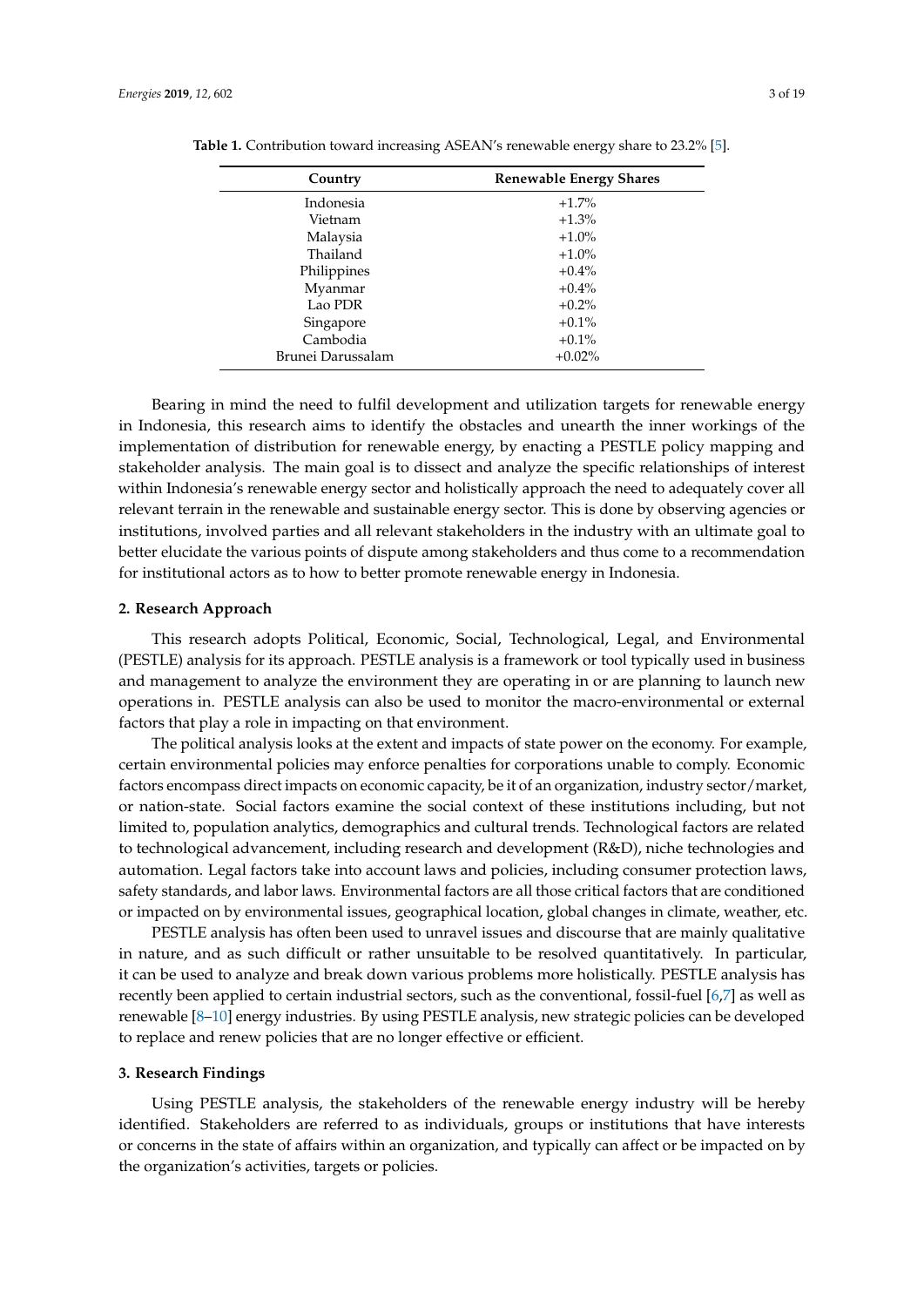## *3.1. Political*

The Energy Law [\[2\]](#page-16-1) is the legal umbrella for the energy sector in Indonesia. It contains several primary objectives for energy management in Indonesia, as decreed in Article 3, such as: energy independence (as the ultimate national objective, notwithstanding Indonesia's situation of near net importer); ensuring the availability of energy sources; ensuring the management of energy resources is optimal, integrated and sustainable; efficient utilization of energy; ensuring public access to energy; improving industry capacity and domestic energy services in order to be more independent; creation of jobs; and ensuring environmental sustainability.

The Energy Law established the National Energy Board with the authority to plan and formulate long-term energy policies, as outlined in the National Energy Policy. The latest National Energy Policy was approved by the House of Representatives in early 2014. It encompasses targets for renewable energy utilization, elaborated in the National Energy General Plan, that must be completed within one year after the approval of the National Energy Policy. Specifically, the target for renewable energy has been set at 23% of the total energy mix by 2025, and 31% by 2050. This policy requires an increase from the 5% that had been achieved in 2010. These targets update previous targets as part of Vision 25/25; meanwhile, renewable energy targets for 2025 are 2% lower than Vision 25/25. In addition, these new targets do not indicate the existence of nuclear power. These new targets also update the 17% target for renewable energy in 2025, which is an important part of the regulation regarding the National Energy Policy [\[11\]](#page-16-9).

Other laws and regulations related to specific sectors complement the legal umbrella, such as foreign investment. Law no. 25 of 2007, for instance, is the primary policy framework concerning investment, which elaborates the principles of the establishment and operation of business activities [\[12\]](#page-16-10). This law provides a Negative Investment List, which identifies sectors that are open and closed for private investment. The energy sector is generally open for investment, even though there are several requirements that need to be adhered to, such as [\[13\]](#page-16-11):

- Power plants with power capacities smaller than 1 MW are specified for small and medium enterprises and cooperatives;
- Power plants with power capacities between 1–10 MW are open for partnership between domestic and foreign companies—even though there are restrictions that necessitate domestic ownership of more than 50% [\[14\]](#page-17-0); and
- Power plants with power capacities larger than 10 MW are open for foreign capital ownership by up to 95%.

Various stakeholders are involved in the formulation of renewable energy policies and their implementation; these stakeholders possess several roles in the formulation of renewable energy policies and their implementation [\[15\]](#page-17-1):

- 1. The Ministry of Energy and Mineral Resources: responsible for policies and regulations in the energy sector. Possesses the Directorate-General of Renewable Energy and Energy Conservation in connection with administrative interests and support for renewable energy and energy efficiency. Manages the electricity sector through the Directorate-General of Electricity and Energy Utilization and supervises the performance of electricity companies, including the State Electricity Company–PLN.
- 2. National Energy Board: accommodates seven ministries as members and eight non-governmental members, that are responsible for the formulation of the National Energy Policy;
- 3. National Development Planning Agency (BAPPENAS): economic planning which also encompasses the energy sector;
- 4. Ministry of Finance: conducts control over government budgets and expenditures, including investments and incentives for renewable energy;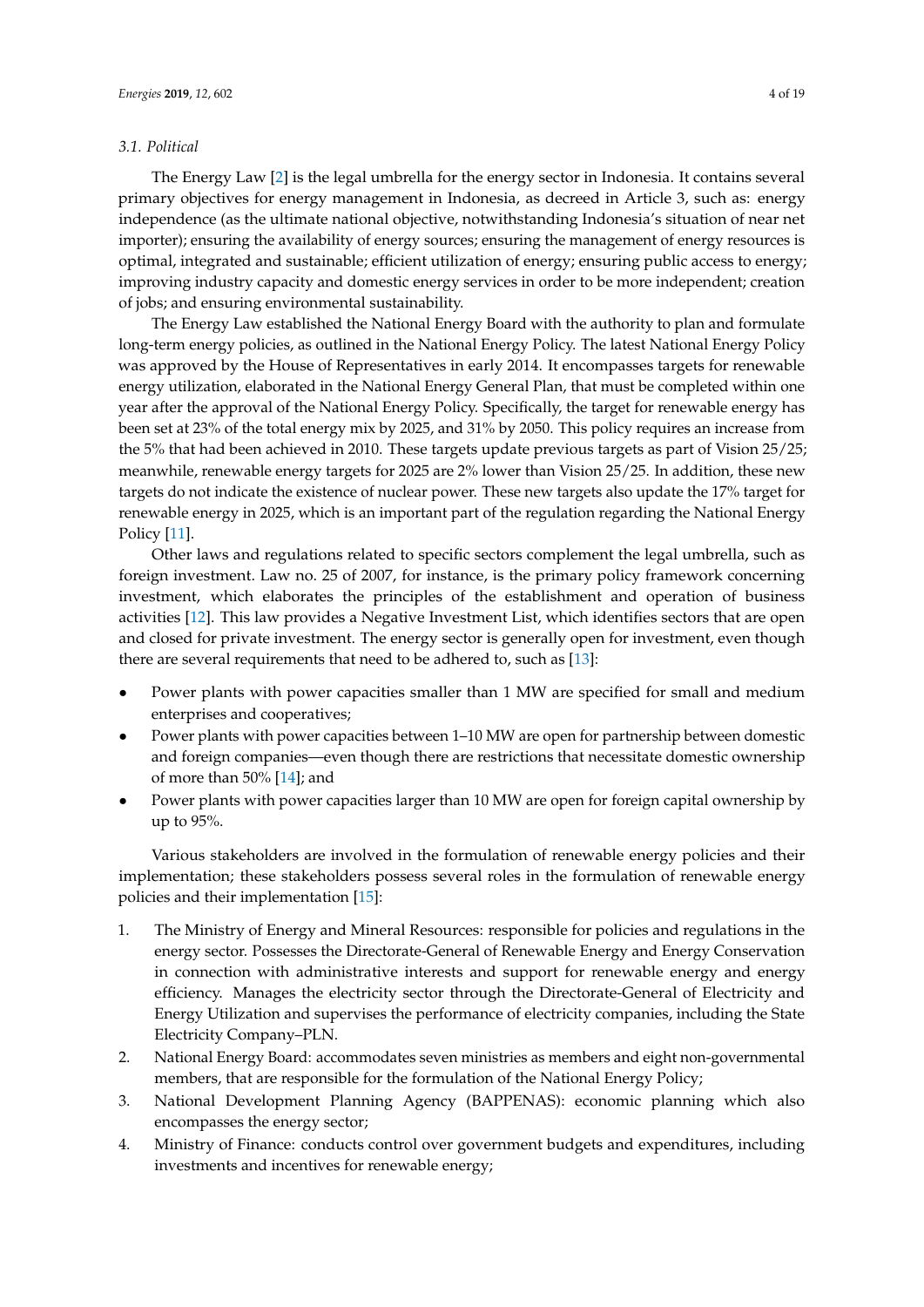- 5. Ministry of Agriculture: manages palm oil plantations, etc., that are reserved for raw materials for biofuels;
- 6. Regional, provincial and regency/municipal governments: play an important role in policy implementation through the development of regulations and issuance of permits; and
- 7. Other government institutions: The Ministry of Environment and Forestry has influence on renewable energy, for example through the utilization of forest land for geothermal development; the Ministry of State-owned Enterprises supervises state-owned energy enterprises and influences energy policy implementation; the Ministry of Industry is responsible for issues related to industry.

However, it needs to be noted that in contrast to practices in various countries including Thailand and the Philippines, there is no independent regulator in Indonesia to resolve disputes and give recommendations/determine prices.

The decentralization reform has caused the reallocation of authorization for investment policies to regional governments, which necessitates project developers to comply with the authorities of both central and regional (decentralized) governments. The decentralization reform, implemented since 2001, has caused a transfer of authority in policy. Project developers must comply with regulations that have been instated at various levels. Within certain limits that are decreed in the Law on Taxes and Regional Retribution, both provincial government and regional governments can enforce their own fiscal policies related to renewable energy, issue permits for regional electricity companies, as well as determine regional electricity tariffs.

The actors of renewable energy policies are public and private companies which include:

- The State Electricity Company (PLN): owns a large share of power plants, handles the majority of transmission of distribution.
- Independent Power Producers (IPPs): several currently exist
- Individual IPPs that sell electricity from renewable energy power plants to PLN
- Fuel distributors: includes Pertamina, PT AKR Corporindo, PT Surya Parna Niaga (SPN), Shell and Petronas
- Biofuel producers

The Ministry of Finance is committed to supporting the development and utilization of renewable energy in Indonesia, in order to assist Indonesia in achieving its ambitious targets for reducing greenhouse gas emissions, increase its energy security, and facilitate access to energy and regional development. However, although there are several beneficial and potential sources of renewable energy to be developed, Indonesia has not yet succeeded in fully optimizing their development, as seen in Indonesia's energy mix policy. Meanwhile, neighboring countries have succeeded in developing and utilizing renewable energy.

The State Electricity Company (PLN) currently has no obligations to increase the number of renewable energy power plants that are connected to its grid. This means that in outlying regions, thermal generators are prioritized due to faster construction time and ease of integrating them with other sources of energy. PLN projects that, until 2021, only approximately 13% of output will be derived from renewable energy. In fact, even when taking into account the fact that there will be an opportunity to shift to renewable energy outside the generation sector, the company is still struggling to achieve the National Energy Policy target for 2025, namely 23%, for all energy sources.

Explicit targets from PLN for the utilization of renewable energy, consistent with renewable energy targets decreed in the National Energy Policy (23% of the energy mix in 2025 and 31% in 2050), will place added pressure on PLN to attain Power Purchase Agreements (PPAs) for renewable energy. For example, if the current proportion of renewable energy that is used for power generation is maintained (a little above 5%), the 23% target for the energy sector as a whole would mean that 46% of energy input to the power generation sector would have to come from renewable sources,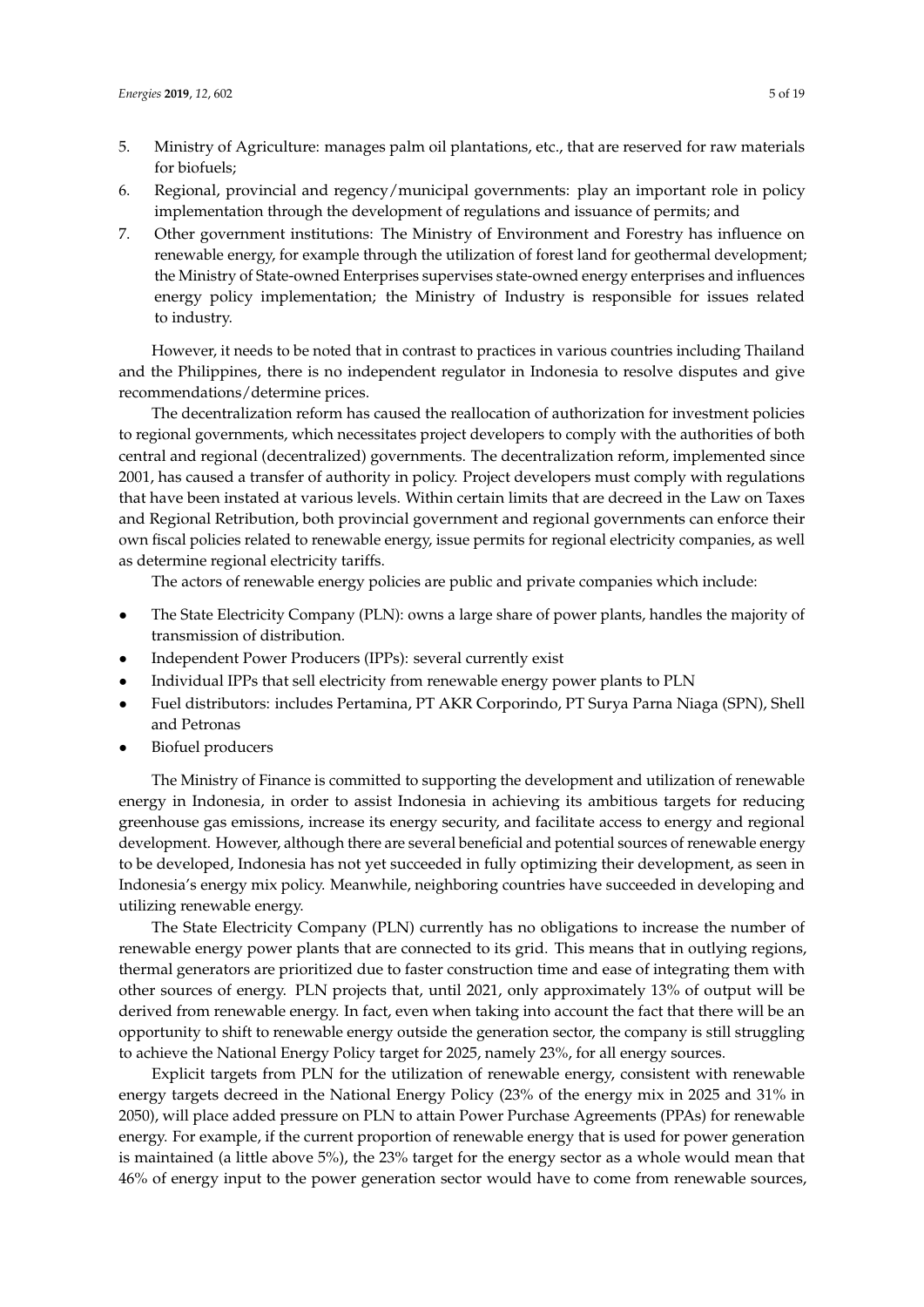an increase from the current input of 13%. If only 25% of renewable energy is used for power plants, the proportion of renewable energy used for power generation needs to be increased from 13% to 23%. These targets help increase investor trust, in that the PLN possesses long-term commitment to use renewable energy sources. These targets must be supported by remuneration incentives for senior PLN management, which reflects the importance of target realization.

In many cases, renewable energy would be more expensive to develop than the fossil fuels. For this reason, if the PLN desires to achieve these targets, commercial flexibility and more significant price determination are required, ideally under the supervision of an independent regulator. The benefits of efficiency would also help the PLN fulfil its targets of renewable power.

The implementation of renewable energy targets for the PLN is one of the priorities of the Ministry of Finance. In addition, it requires cooperation with other ministries in order to significantly increase the utilization of renewable energy, because the PLN cannot achieve these targets without the correct incentives. Direct costs that are associated with this reform are considered to be low, even though they depend on the commercial flexibility given to the PLN; target realization would require additional public resources.

The Ministry of Energy and Mineral Resources has contrived obligations for the use of biodiesel and bioethanol. Fuel distributors are obligated to mix their products with biofuels, pursuant to Regulation of the Ministry of Energy and Mineral Resources No. 32 of 2008 [\[16\]](#page-17-2), which was amended by the Letter of Decree of the Ministry of Energy and Mineral Resources No. 25 of 2013 [\[17\]](#page-17-3). Fuel distribution for the transportation, industry and commercial sectors are obligated to have biofuel increased by 25% and bioethanol increased by 20% by 2025. In the industry sector, only mining is applicable for this regulation, but the Ministry of Energy and Mineral Resources is planning to encompass more sectors in the future. A 30% biodiesel consumption in 2025 is also required for power plants. It is worth noting that there has yet to be a more comprehensive assessment on the impacts of biofuel production in Indonesia, especially related to both direct and indirect changes in land use due to increasing production of biofuels [\[18\]](#page-17-4).

The percentage of renewable energy (except biomass) in the primary energy supply has been in a stable position, namely a little under 5% for the past few years [\[19\]](#page-17-5); it is still 20% short of the target for 2030, and 26% short of the target for 2050. Indonesia requires significant effort to develop the potential of renewable energy if it desires to achieve the National Energy Policy target.

The percentage of biodiesel use in the transportation sector has increased, but the use of biofuels in other sectors is still low. If biodiesel usage can grow rapidly, the biodiesel targets determined by the Ministry of Energy and Mineral Resources can be achieved. However, conversely, bioethanol production was stopped in 2010 due to inefficient production. Bioethanol was used for the consumer goods industries, but the mixing of bioethanol for transportation was stopped in 2010 because domestic production also ended. Indonesia's target for 20% bioethanol mixing in 2025 in the transportation, industry and commercial sectors requires strengthening in government support and a significant increase of capacity.

# *3.2. Economic*

Although Indonesia is the largest exporter of coal in the world, it still receives challenges in energy security and demand—especially the import of crude oil—which to date has experienced a fairly dramatic increase. Indonesia has surpassed Australia as the largest exporter of coal in the world (based on mass) in 2011. However, continuously rising domestic oil consumption, limited investments and declining production has caused Indonesia in 1999 and 2005 to become a net importer of oil and other oil-based products.

The increasing dependence on imported fuels has burdened the financial sector. To date, government policy is to subsidize oil fuel prices to push the expansion of access to energy. However, on the other side, this also causes Indonesia to be vulnerable to price fluctuations in the international market. The 2013 State Budget, as approved by the Budget Committee at a plenary session of the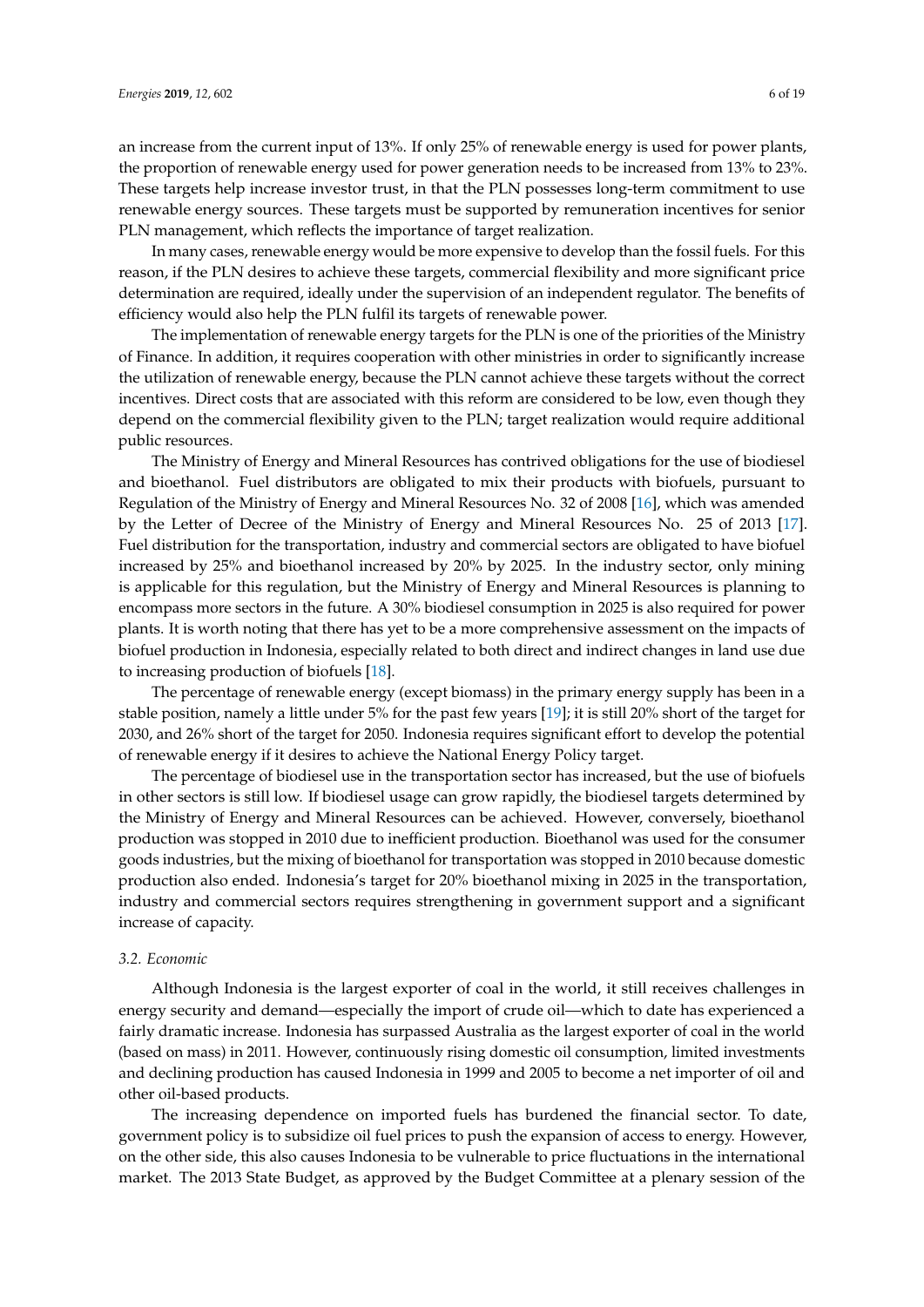House of Representatives, states that oil fuel subsidies reached Rp200 trillion, with the largest oil fuel subsidies allocated for "premium" fuel and diesel. This challenge is prone to enlarging, because economic growth requires a large amount of energy.

Increasing renewable energy sources can increase Indonesia's energy security and decrease its dependency on fossil fuels. An increase of renewable energy can reduce dependency on imported oil and price fluctuations, as well as spur the diversification of energy sources and stabilize the trade balance. In this case, without setting aside the increase in demand for transportation fuels, the right incentives, price restructuring, and political commitment for the biofuel industry could stabilize the import of oil fuels, both premium and diesel, in 2020 [\[20\]](#page-17-6).

The ocean and fishery sector is also deeply affected by the energy issue. This is due to the abundant amount of renewable energy that originates from the ocean. Ocean energy can be exploited in various forms, such as wind power, solar power, current power, wave power, tidal power, and differences in ocean temperature. Nevertheless, to date these ocean energy potentials have not yet been optimally utilized, and dependence on fossil energy has persisted. Facts show that advances in the optimization of ocean resources are sluggish. Therefore, coastal areas and small islands have the opportunity to become national energy stocks due to the large amount of potential energy contained in surrounding waters. On the other side, to date these regions are also pockets of poverty, one factor of this being limited energy supplies.

There are several variables that support the development of renewable energy, such as:

- The economic prospect of projects—Renewable energy projects must be able to bring in levels of return that are adjusted to risk. Currently, there are several renewable energy technologies in Indonesia that do not give good levels of return due to unsupportive policies. Energy subsidies are the primary obstacles to fulfilling Indonesia's renewable energy targets. Although aimed at increasing the production of renewable energy and reducing the proportion of energy originating from fossil fuels, energy price policies are counterintuitive to this objective. When energy subsidies decrease, at least the reduction of these subsidies are allocated to price externalities for energy consumption, such as carbon dioxide emissions, especially in power plants, which in the future will support renewable energy. Through the National Action Plan for Reducing Greenhouse Gas Emissions (RAN-GRK), implemented by the National Development Planning Agency, Indonesia has committed to reduce its greenhouse gas emissions. From the aspect of cost effectiveness, the best way to achieve this is through price determination. The government has taken important steps through cooperation with the Partnership for Market Readiness, and by undertaking preparatory work to introduce market instruments to support mitigation activities [\[21\]](#page-17-7). Calculations for carbon prices from energy production and energy price usage, which can potentially be initiated in the electricity sector, would make renewable energy sources more competitive as well as increase their absorption. Cutting back on energy subsidies is a high-priority policy reform for the Ministry of Finance [\[22\]](#page-17-8). The Ministry of Finance directly controls subsidy budgets, including those used to cover fuel and electricity. Therefore, even with major political challenges, Indonesia is in a strong position to gradually remove its energy subsidies in the mid-range. The utilization of renewable energy will receive a positive impact, because the market will achieve a new equilibrium wherein conventional energy sources are no longer unjustly benefited. In addition, cutbacks on energy subsidies would also reduce public expenditures.
- Access to financing—Apart from the level of profit from renewable energy projects, investment will not be realized if there is only a small amount of remaining capital. Not only does financing need to be available with fair levels of interest to reflect investment risk, but there also needs to be access to the proper types of financial services, as well as a consistent tolerance level on risks, with a risk profile that underlies investments. This is known to be a specific challenge for Indonesia, where many financial institutions are unwilling to invest in what is perceived as new and risky technologies [\[23\]](#page-17-9).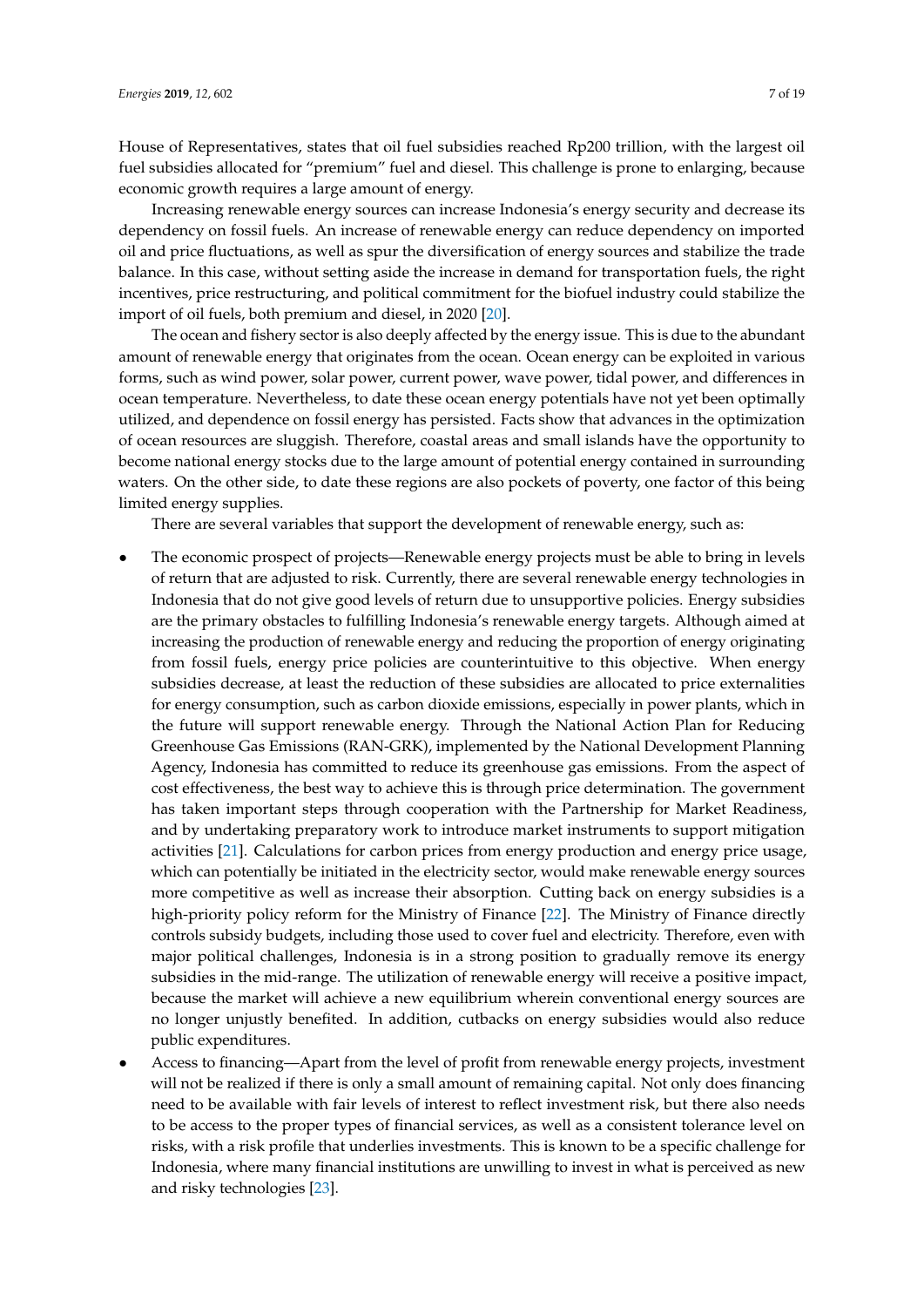• Political-Economy—As a foundation for the other two variables, there needs to be a good political-economic environment. Investors in renewable energy projects must possess the belief that there is strong commitment, both now and in the future, for policies that facilitate strong economic prospects for projects as well as access to financing. A larger framework also needs to be supportive of private investors.

# 3.2.1. Fiscal Incentives in the Development of Renewable Energy

The primary fiscal incentive for renewable energy was regulated through the Regulation of the Ministry of Finance (PMK) No. 21/PMK.011/2010 [\[24\]](#page-17-10). This regulation gives tax incentives for all renewable energy producers and all assembly and imports of machinery required for production. These incentives were given through case-by-case consideration, and included terms related to income tax, value added tax, import duty, and taxes paid by the government. Terms for income taxes encompass:

- 30% reduction in net income out of total investment (for 6 years, at 5% per year);
- acceleration of permanent asset depreciation used in renewable energy production, which varies depending on the asset type;
- a 10% income tax for dividends received by non-residents in renewable energy production (or in accordance with tax agreements);
- compensation for loss, which helps producers absorb losses throughout several years before receiving income, thus reducing tax payment for 5 or 10 years, with the possibility of consideration of further extending compensation periods; and
- exception from Article 22 of income tax, for the import of machinery and tools required for renewable energy production.

This decree was implemented in compliance with Government Regulation No. 1 of 2007 [\[25\]](#page-17-11), which was later updated through President Regulation No. 52 of 2011 [\[26\]](#page-17-12). Furthermore, Regulation of the Ministry of Finance No. 21/PMK.011/2010 [\[24\]](#page-17-10) gives exceptions for value added tax and import duty, as well as several taxes covered by the government:

- exemption of value added tax applies to import of machinery and tools, but does not include spare parts required by companies for the utilization of renewable energy sources;
- exemption of import duty for capital and machinery used for renewable energy production can be requested if it is included in the master list. This only applies if these goods are not available in Indonesia, or if the product specifications in Indonesia are not suitable. This exemption applies for two years and can be extended for one more year; and
- the government can choose to pay certain taxes or duties if the given sector is included in annual laws on the State Budget.

In 2012, Rp815 billion from income taxes in the geothermal sector was paid by the government. Government Regulation No. 52 of 2011 [\[27\]](#page-17-13), implemented through the Regulation of the Ministry of Finance No. 144/PMK.011/2012 [\[28\]](#page-17-14), gives the same incentives with clearer procedures, but only for certain sectors. This regulation gives incentives for companies investing in sectors/regions that are deemed to possess high national priority and encompasses 129 types of investment (52 types of investment in certain sectors and 77 types of investment in certain regions), which include:

- power plants: new energy technologies including hydrogen, CBM, coal gasification and liquefaction, renewable energy technology including hydro, solar, wind, and ocean energy;
- geothermal energy: all geothermal exploration, drilling, and electricity generation;
- processing of organic waste in palm oil factories to produce biogas as supplies, in order to produce electricity or hydrogen; and
- the bioenergy industry (biodiesel, bio-oil and bioethanol).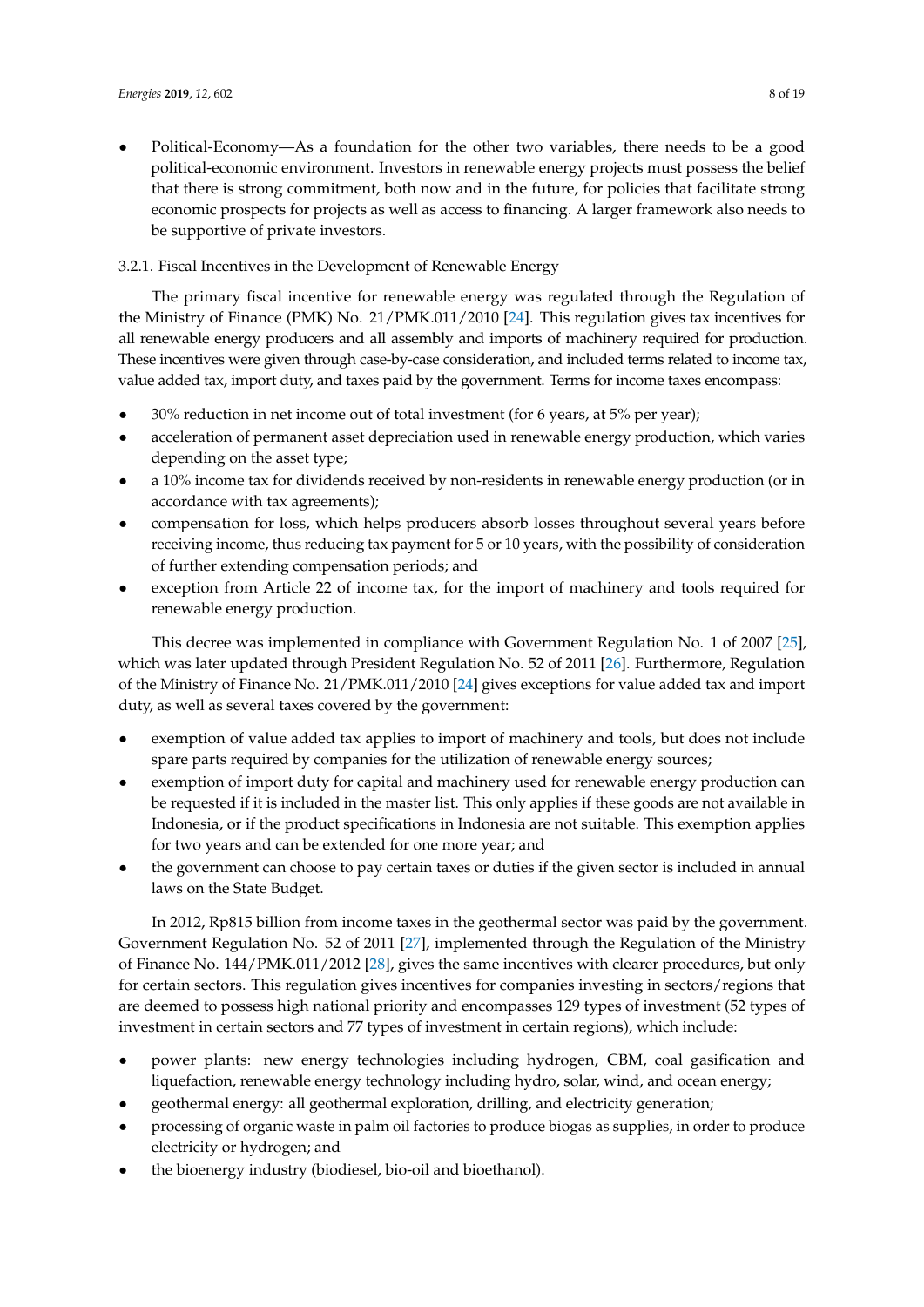The Directorate-General of Taxes gave approval on facilities, based on recommendations from the Head of the Investment Coordinating Board (BKPM). The Directorate-General of Taxes will release decisions of approval within ten days subsequent to receiving recommendations from the Investment Coordinating Board—to date, these terms are the only time limitations for the approval process. Approved terms for tax facilities can be used in the fiscal year wherein investors have realized at least 80% of investment plans, after the Directorate-General of Taxes pays its field audits and releases letters to verify that these investments have been realized. After the tax facilities have been given, receivers of these facilities must submit periodic reports (on the due date of these taxes) on investment realization, production, and details on permanent assets, ownership, transfer and replacement. If companies have fulfilled the requirements for these two regulations, they can choose to make a request to use regulation No. 144/PMK.011/2012 or No. 21/PMK.011/2011.

# 3.2.2. Repairing and Stabilizing the Price Regime of Renewable Energy

The incessantly shifting nature of price regimes for renewable energy has created market uncertainty. Often-occurring changes in price regimes have made current policy frameworks for prices less transparent, sustainable and consistent. This has caused investors to be uncertain about investments. A primary example of this are the price policies for geothermal and mini-hydro energy; meanwhile, there is always intense discussion on whether or not the system will change back into a competitive tender system with price ceilings. Likewise, the hope for an increase in feed-in tariffs (FITs) for mini-hydro developers has caused developers to postpone investment.

For renewable power generation facilities below 10 MW, the current FITs regime seems to be widely successful and needs to be maintained in accordance with potential. For renewable power generation facilities above 10 MW, several price guidelines for different technologies need to be implemented. These guidelines need to give price estimations that are hoped to later be approved and included in PPAs.

To promote fiscal sustainability, price ranges and prices within these ranges need to consider the economic feasibility of renewable energy technologies, which can be calculated by comparing generation prices from renewable energy technologies with generation prices from conventional technologies that are usually found in certain locations (avoidable generation prices).

The lack of price guidelines, except for those related to geothermal energy, has caused difficulties for stakeholders to have conviction in the development of electricity sales for currently existing projects, due to uncertainty over generally prevailing prices. Consequently, this leads to disregarding a number of renewable energy opportunities from the energy supply side. At the same time, the official FITs system is likely to be difficult to maintain, given the differing conditions throughout the country–differences that will highlighted for larger facilities that produce larger output.

Price controlling is needed so that efficiently operating generators can be expected to fulfil rational targets for internal rates of return (IRR). Financial models that support the price calculations also need to be publicized so that stakeholders can assess the existing assumptions.

## 3.2.3. Budget Composition of Ministries for the Renewable Energy Sector

As an attempt to increase the utilization of renewable energy, the government allocated Rp2,116 trillion in the 2016 Revised State Budget, with a utilization target for renewable energy amounting to 18,600 MW in 2019. Funding for the development of renewable energy that is derived from the 2016 State Budget will be focused on solar energy. The number of solar energy power plants that will be built by the government will significantly increase, with a targeted total capacity of solar energy power plants of 18,359 kWp, increasing from 5070 kWp from the previous year.

Apart from being allocated for the construction of solar energy power plants, other types of infrastructure that will be built in 2016 are 6122 kWp of micro-hydro energy power plants, 850 kilowatts (kW) of wind energy power plants, 1500 kW of urban waste energy power plants, 3000 kW of waste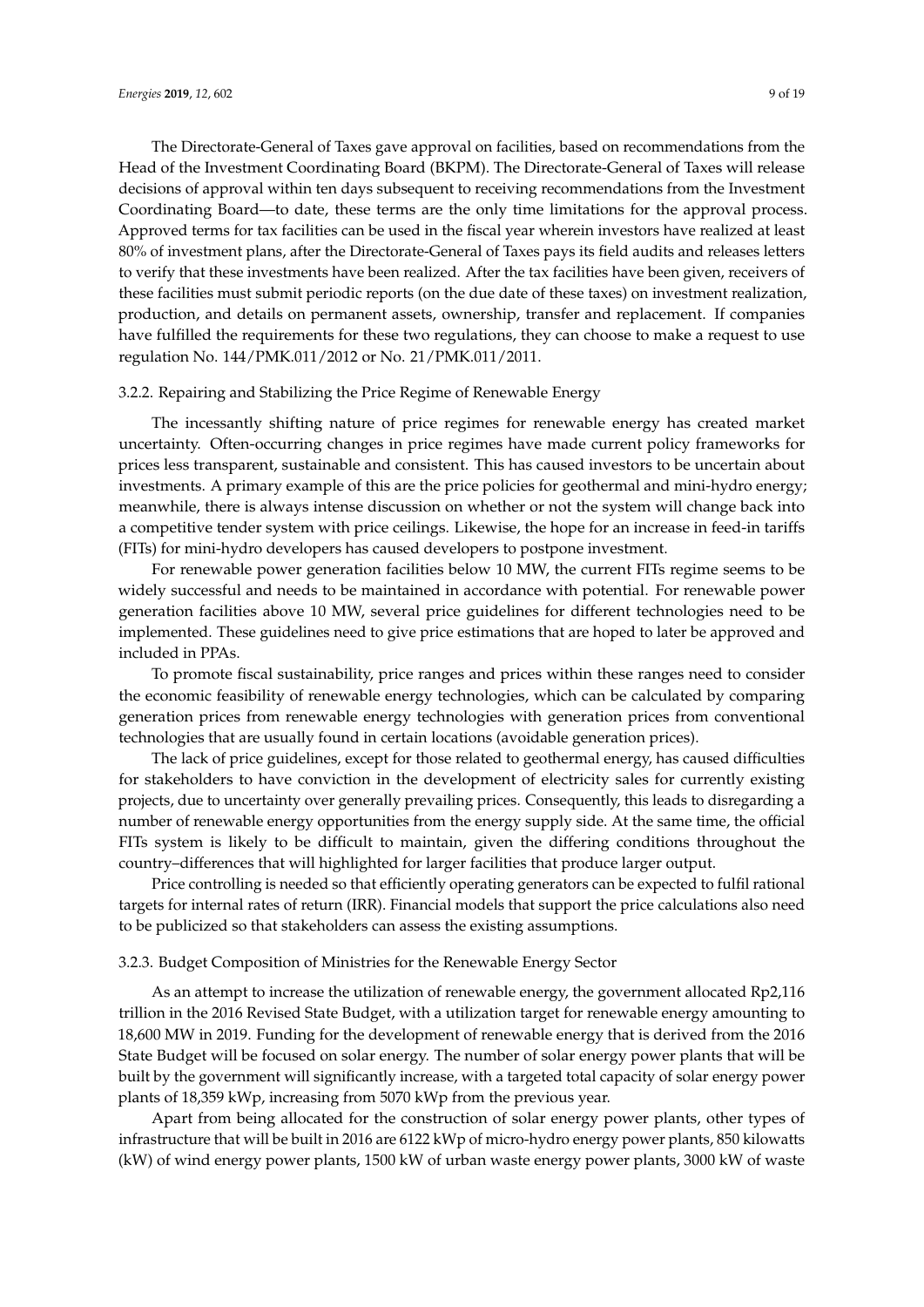energy power plants, 1000 kW of seaweed bioenergy power plants, 5000 kW of bio-oil energy power plants, 23,100 kiloliters (kl) of biofuel tanks, and public lighting in 10 cities.

In its development, the government has conducted budget efficiency for ministries/agencies and regional transfers for the 2016 fiscal year. Budget cutbacks for ministries/agencies are initiated because targets for state revenues in the 2016 Revised State Budget are likely to be unable to be realized. In this case, the Ministry of Energy and Mineral Resources is one ministry/agency that has experienced budget cutbacks of Rp900 billion. In fact, government data state that the institution that has suffered the largest budget cutback is the Directorate-General for Renewable Energy and Energy Conservation.

The budget for the Directorate-General of Renewable Energy and Energy Conservation, previously Rp2.1 trillion, has been reduced to Rp1.7 trillion–a cutback of almost Rp400 billion. Nevertheless, the government still attempts to maintain strategic programs that are primary priorities in the sector of renewable energy and energy conservation. For example, the government did not cut back on the Bright Indonesia Program to electrify outlying villages that are still without electricity. Cutbacks in the Directorate-General of Renewable Energy and Energy Conservation are aimed primarily at projects that are impossible to realize by 2016. An example is the construction of micro-hydro energy power plants in Papua, at the border between Indonesia and Papua New Guinea, which to date have not received Environmental Impact Assessment licenses. In addition, the budget for waste energy power plants in Bali has also been abolished due to preparatory difficulties. The Directorate General of Renewable Energy and Energy Conservation stated that the fairly large budget cutback was due to the cancellation of a project to install solar panels on the rooftops of three airports–Medan, Bali and Makassar.

#### *3.3. Social*

In 2011, 66 million people (approximately 27% of the entire population) did not have access to electricity and 102 million people (approximately 42% of the entire population) relied on traditional biomass for cooking [\[29\]](#page-17-15). With the large dispersion of islands and geographical size, Indonesia faces an extraordinary challenge in the process of connecting its residents to electricity access.

The operational costs for diesel generators in rural areas in Indonesia were estimated to be in the range of Rp3000–9000/kWh [\[30\]](#page-17-16). Conversely, a 100 kW solar energy power plant in an island in eastern Indonesia only produces costs of Rp2800/kWh. A hybrid system which combines solar energy power plants and diesel generators could become an interesting choice for a number of regions in Indonesia. Several studies indicate that this system gives a more reliable supply of electricity with smaller costs compared to only relying on solar energy power plants (with a lower level of reliability). This potential has been acknowledged and inserted by the PLN into the development plan for constructing solar energy power plants in 1000 islands, which targets the installation of 620 MW of solar energy power plants in outlying regions by 2020, by creating mini and micro networks that combine diesel generators, biomass and solar panels [\[31\]](#page-18-0).

The current national unemployment level is at 5.13%, a significant improvement when compared to 11.2% in 2005 [\[32\]](#page-18-1). However, the majority of these new jobs are of low quality. The International Labor Organization (ILO) estimates that approximately 60 to 63% of workers are categorized as vulnerable workers, casual workers, outsourced workers and family workers [\[33\]](#page-18-2). These types of work generally do not give adequate social protection, and do not fulfil the minimum wage standards of workers or give opportunities for social dialogue. Therefore, the ILO, with support from the government, has promoted green jobs, which are environmentally sound and friendly jobs. More precisely, green jobs will help reduce the consumption of energy and raw materials, catalyze the decarbonization process of the economy, protect and improve the ecosystem and biodiversity and minimize the production of waste and pollution. In addition, the ILO has declared that a job can be categorized as a green job if the job is adequate, productive, and contains the opportunity to receive ample wages, social protection and social security for workers and their families, as well as the right to conduct social dialogue.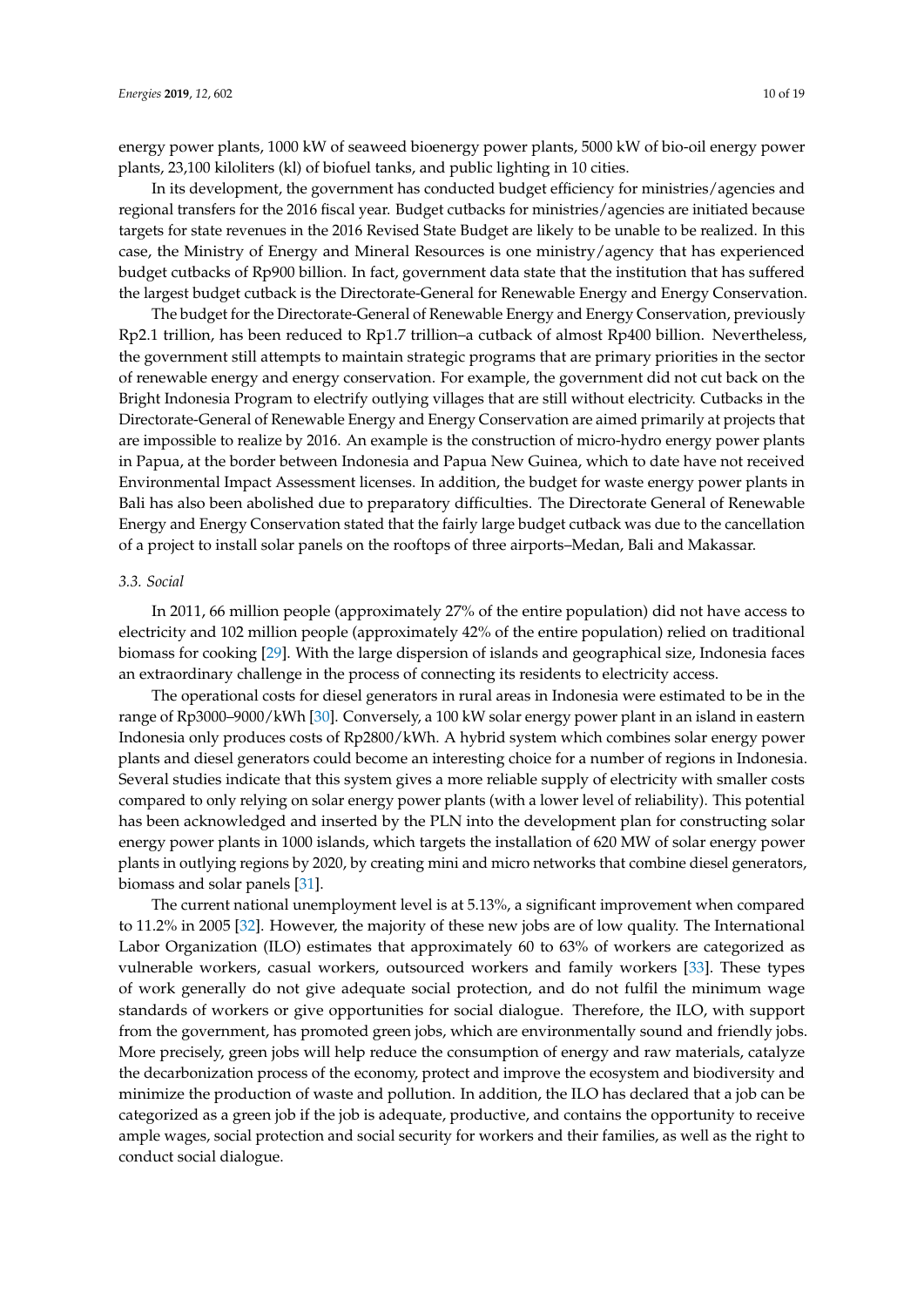The geothermal and biomass energy subsectors currently provide around 5000 green jobs. In addition, the majority of the 331,000 green jobs in the manufacturing sector are connected to the production of renewable energy components, whereas the majority of the 187,000 green jobs in the construction sector are connected to the installation and assembly of renewable energy power plants. Renewable energy has a large potential to spur the growth of quality jobs in Indonesia, because green jobs involve labor-intensive work. For example, solar panels require 3 to 10 times the number of workers compared to crude oil and coal; wind and biomass energy power plants can absorb up to three times the number of labor-intensive workers compared to conventional resources [\[34\]](#page-18-3).

Important aspects of job creation from renewable energy that need to be considered, therefore, include: (1) the rigidity of the labor market, meaning that there are short-term costs, such as training, so that workers are able to undertake jobs that are related to renewable energy; (2) the high level of labor intensiveness indicates that the productivity of labor is low; and (3) the high cost of renewable energy has a negative effect on competition and price, although this is less of a concern if renewable energy replaces the more costly conventional energy.

#### *3.4. Technological*

The development of the renewable energy sector requires reliable and cost-effective technology [\[35\]](#page-18-4). For this reason, there needs to be a form of cooperation with related parties in order to adequately develop this sector. With rapid advances in renewable energy technology, there needs to be an improvement in the determination of renewable energy prices in accordance with economic conditions so that the sector can compete with fossil energy prices. In addition, there needs to be a joint commitment between the government and business actors, and support from the national financial sector in order to build capital-intensive, technology-intensive and high-risk infrastructures for renewable energy. This can be done through support in the form of fiscal incentives, investment guarantees, regulation assurances, and subsidies, as well as special attention to isolated regions and frontier islands that directly border other countries.

To date, the majority of technology for the development and utilization of renewable energy is supplied by foreign parties. Several renewable energy technologies have been mastered, such as smallto medium-scale power plants and biogas technology for non-electricity needs.

One of the main obstacles in the development of renewable energy is government policies that give a relatively small number of subsidies and incentives for investors in green technology. Subsidies are still too small compared to subsidies for primary fossil energy, whereas investment costs for renewable energy are still high due to minimal domestic components being available for this technology. Consequently, the value of renewable energy is uncompetitive compared to fossil energy. Existing conditions result in a relatively long and uncertain period for profit, which means that investments in renewable energy are unattractive for both national and foreign investors. There are currently a number of technology developers and manufacturers of renewable energy systems in Indonesia; however, they are vocal in expressing their concern about the lack of incentives from the government, especially regarding the pricing schemes of renewable and sustainable energy.

#### *3.5. Legal*

Energy in Indonesia is regulated by Law No. 30 of 2007 [\[2\]](#page-16-1). This Energy Law also established the National Energy Board with the authority to plan and formulate long-term energy policies, as elaborated in the National Energy Policy. The latest National Energy Policy was approved by the House of Representatives in early 2014 and encompasses targets for the utilization of renewable energy. Other laws and regulations complement the legal umbrella connected to specific fields, such as foreign investment. Law No. 25 of 2007 is the main policy framework related to investment, which elaborates the principles of establishment and operations for business activities [\[12\]](#page-16-10).

Connected to the regulation of the utilization and tariffs for renewable energy, the following are several legal frameworks that are targeted by existing policy implementations.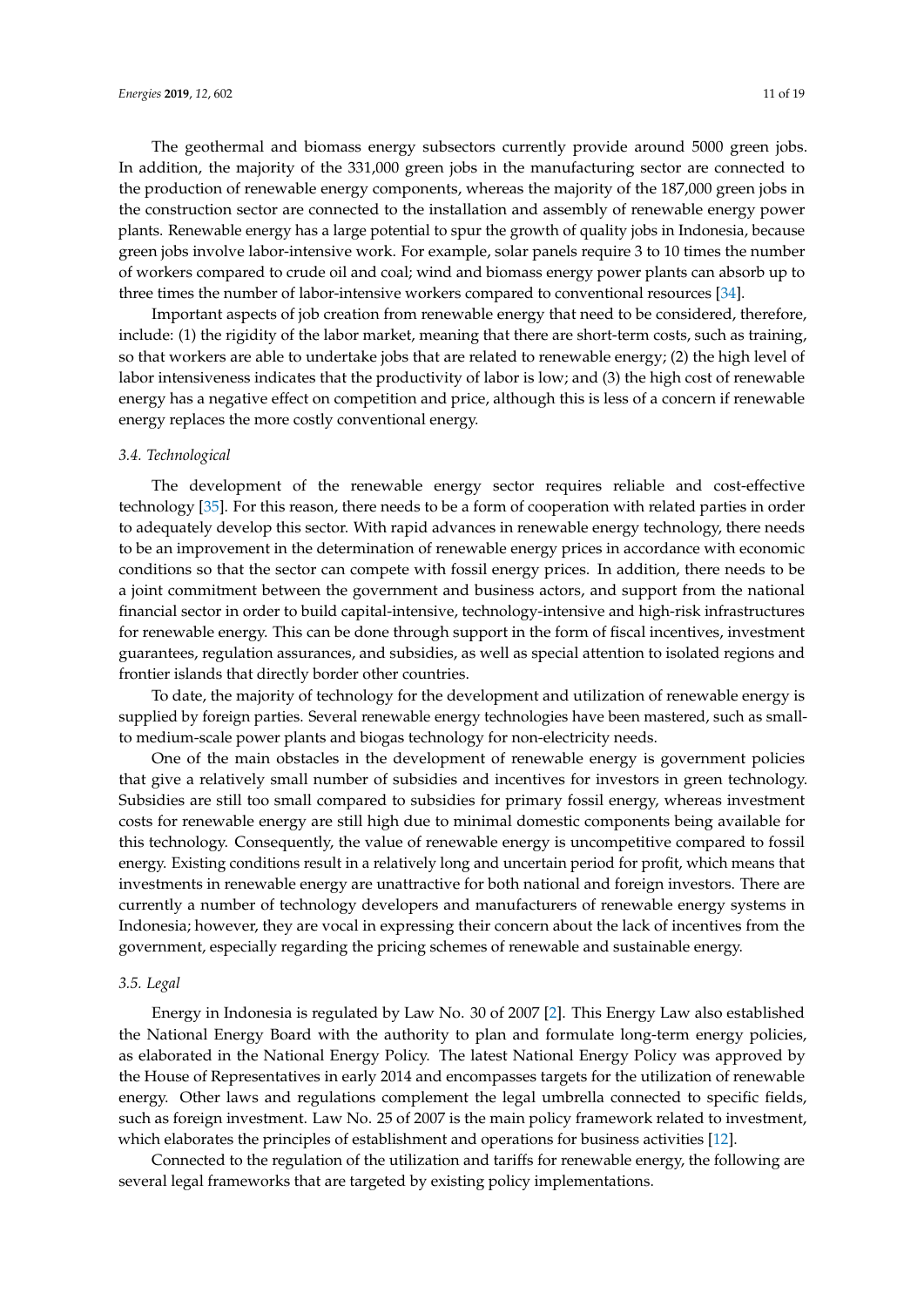#### 3.5.1. Geothermal Energy

The government has given special technological incentives and general incentives, including FITs and PPA standards.

The Regulation of the Ministry of Energy and Mineral Resources No. 17 of 2004 on Power Purchasing from Geothermal Power Plants and Geothermal Steam for Geothermal Power Plants [\[36\]](#page-18-5) has instated the tariff ceiling for electricity generated by geothermal power plants, as a guideline for prices determined in PPAs after the tendering process. In this new regulation, tariffs are determined based on location and Commercial Operation Date plans, in order to give assurance and anticipate effects from inflation. In 2015, the tariff ceiling ranged from USD 0.118 to USD 0.254 depending on location and will increase to between USD 0.159 and USD 0.296 by 2025 for projects with subsequent Commercial Operation Dates. This regulation revised the regulation of 2012, which bases tariffs on project locations, whether or not these projects are connected to medium- or high-voltage grids. This regulation also still mandates the PLN to develop the PPA model for geothermal projects.

There is a special revolving fund facility, the Geothermal Fund Facility (GFF), aimed at reducing risk related to geothermal exploration. The Government Investment Unit manages funds which aim to reduce early-stage development risk by giving support to the collection of high-quality data and information on new and potential geothermal locations. This project development stage usually uses up between USD 15–25 million over roughly three years, which encompasses at least 10% of total capital expenditures [\[37\]](#page-18-6). The GFF aims to reduce these obstacles through anticipated services and products; primarily, as stipulated in the Regulation of the Minister of Finance No. 3/PMK 011 of 2012 [\[38\]](#page-18-7), the GFF provides:

- up to USD30 million of loans for explorations at the interest rate of the central bank, paid only if a location is proved to be productive; funding is given to the regional government (which has possibly conducted external tendering for the subsequently proved locations) and qualified private investors; and
- information and data which have been verified by reputable consultants, with real costs and an additional 5% margin, paid for by interested parties.

Cumulative funding that was available throughout 2011–2013 amounted to more than Rp3.1 trillion (approximately USD217 million). Since then, several funding proposals are in advanced stages, although no real cash has yet been discharged. The Indonesian Geological Body is responsible for subsidized data collection, although no surveys have yet been conducted. Several stakeholders feel that there is uncertainty over the type of products that will be offered by this facility, as well as the interest rate.

#### 3.5.2. Solar Energy

Regulation of the Minister of Energy and Mineral Resources No. 17 of 2013 [\[39\]](#page-18-8) determined the allocation and price of solar energy. The tender for capacity quotas for solar energy, that will require the PLN to purchase, has been in effect since then. In April 2013, 172.5 MW was tendered with a tariff ceiling of USD0.25/kWh, to be increased to USD0.30/kWh if project developers use more than 40% of local components. Successful bidders must show that they fulfil various administrative, technical and financial conditions; bids with the lowest price for the offered capacity will win. The PLN offers a 20-year PPA standard for successful bidders. A number of developers have expressed concern over the ceiling price, which currently is too low for developing feasible projects, especially when taking into consideration the possibility that many solar panel projects require foreign funding; their concern also includes the poor grid quality, especially outside the Java and Bali grids, which can complicate the transmission of solar-powered electricity that is generated into the grid.

The PLN plans to offer a net metering program for rooftop solar panel generators up to 1 MW; this program has not yet been officially instated nor regulated through ministry-level regulations. Currently, Regulation of the Board of Directors of the PLN No. 0733 of 2013 [\[40\]](#page-18-9) only stipulates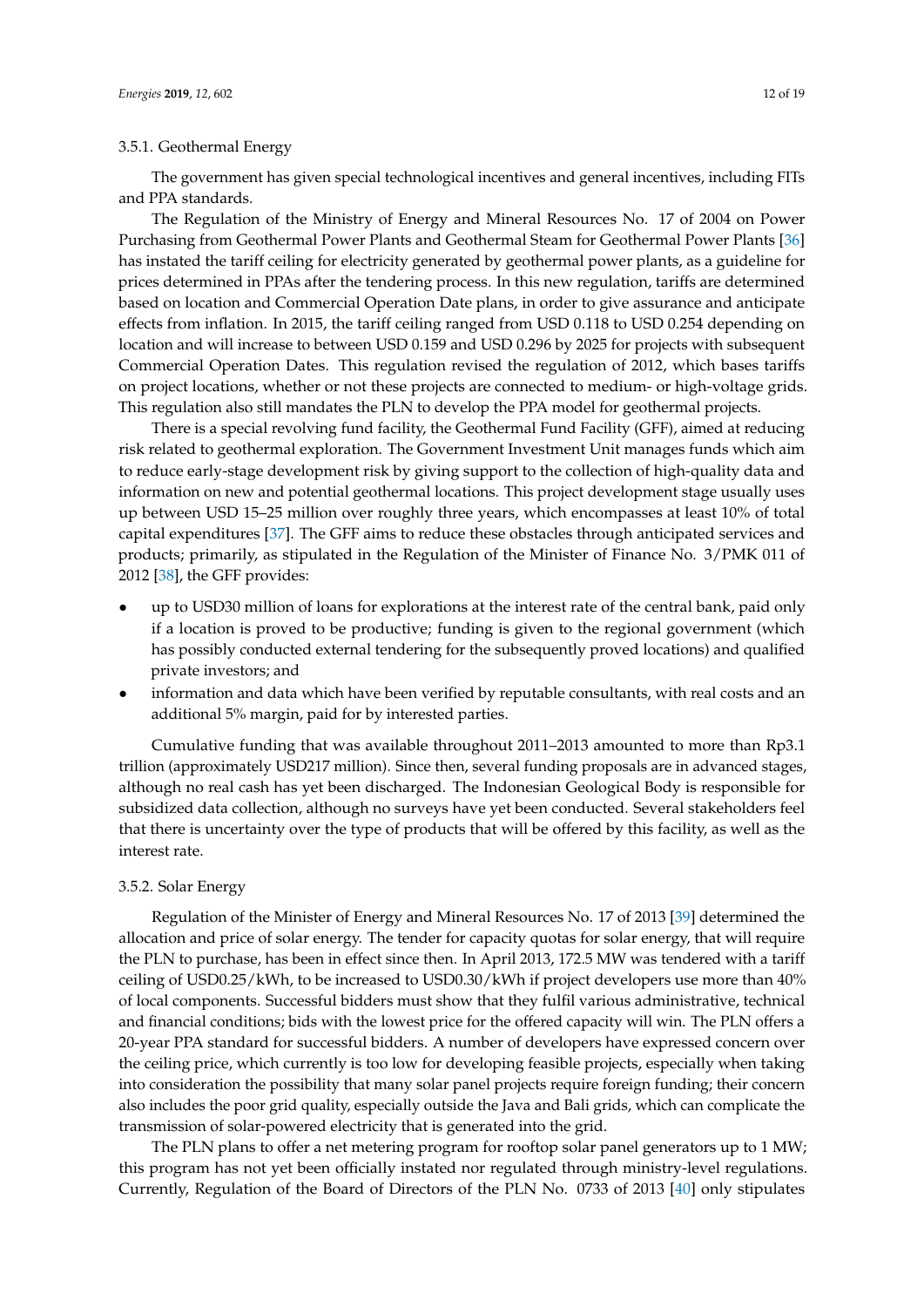the basic principles. This allows homeowners to generate electricity from solar panels and transmit their surplus production into the grid, with compensation in the form of reduced electricity bills for customers. The net excess of production is not compensated. Reports [\[41\]](#page-18-10) show that net calculations would only be attractive for customers who pay the highest tariffs. Stakeholders expect that this policy would take at least one year before it is officially instated.

#### 3.5.3. Small-Scale Renewable Energy Power Plants

Regulation of the Ministry of Energy and Mineral Resources No. 4 of 2012 [\[42\]](#page-18-11) stipulated that the PLN must purchase electricity from renewable energy projects that have capacities below 10 MW. FITs are available for biomass and biogas technologies (stipulated in Regulation of the Minister of Energy and Mineral Resources No. 27 of 2014) [\[43\]](#page-18-12), urban solid waste (through the stipulation of the Regulation of the Ministry of Energy and Mineral Resources No. 19 of 2013) [\[44\]](#page-18-13) and other renewable energies, with prices ranging from Rp970–1798/kWh for low-voltage grids (average tariffs taken into account) and Rp880–1450/kWh for mid-voltage grids (average tariffs taken into account).

# 3.5.4. Biofuels

Biofuel producers can benefit from subsidies and tax reductions [\[15\]](#page-17-1); biofuel producers receive Rp3000/l and bioethanol producers receive Rp3500/l. In addition, biofuel producers fulfil the requirements for value added tax restitution, but this can only be claimed retrospectively.

The government has released a price formula for biodiesel and bioethanol for fuels. Fuel distributors such as PT Pertamina are required to apply this price formula in their tenders for biofuels. The Decree of the Minister of Energy and Mineral Resources No. 2185K/12/MEM/2014 [\[45\]](#page-18-14) stipulates that biodiesel prices be as large as those of Middle Oil Platts Singapore (MOPS) plus 3.48%.

#### *3.6. Environmental*

Indonesia has shown the international community its plans for reducing emissions. The National Action Plan for Reducing Greenhouse Gas Emissions (RAN-GRK) has committed to reduce emissions in 2020 by 26% below the emissions produced from business-as-usual (BAU) with domestic funding, and 41% below BAU if international support is available. RAN-GRK is a working framework for supporting mitigation activities, including within the agriculture, forestry and peatland, energy and transportation, industry, and waste processing fields. Its objective is to become a guideline for the central government and regional governments, the public, and economic actors in conducting planning, implementation, supervision and evaluation of the action plan to reduce greenhouse gas emissions.

Reducing emissions from the energy sector will be important in realizing the formulated objectives. Although emissions from the electricity and transportation sectors only contributed 170 tons of emissions in 2005, i.e., less than 10% of total emissions, these sectors are projected to increase their emissions by more than 8% per year and by approximately 1250 million tons, or almost 40%, in 2030. This projected growth is faster compared to other emission sources.

Several renewable energy options can reduce emissions with relatively low costs. Geothermal energy could give a reduction of approximately  $35$  MtCO<sub>2</sub> per year with costs amounting to only a little above USD10/tCO<sub>2</sub>. In addition, the potential to reduce costs from renewable energy sources, including solar panels, biomass and wind, are quite significant, even though these alternatives are on average more expensive, with costs ranging between USD20-30/tCO<sub>2</sub>.

Renewable energy resources could also contribute to the improvement and advancement of environmental and human health. Toxic gas emissions and various particles discharged from fossil fuel combustion have negative impacts on human and environmental health in many large cities. Like in other large cities in Southeast Asia, the level of PM10 (particulate matter that is 10 micrograms per cubic meter or less in diameter) in the majority of large cities in Indonesia has surpassed the limit of air quality, as specified by the World Health Organization (WHO). The WHO projects Indonesia's condition, which reflects the lack of policy focus on improving the quality of air in cities. In total,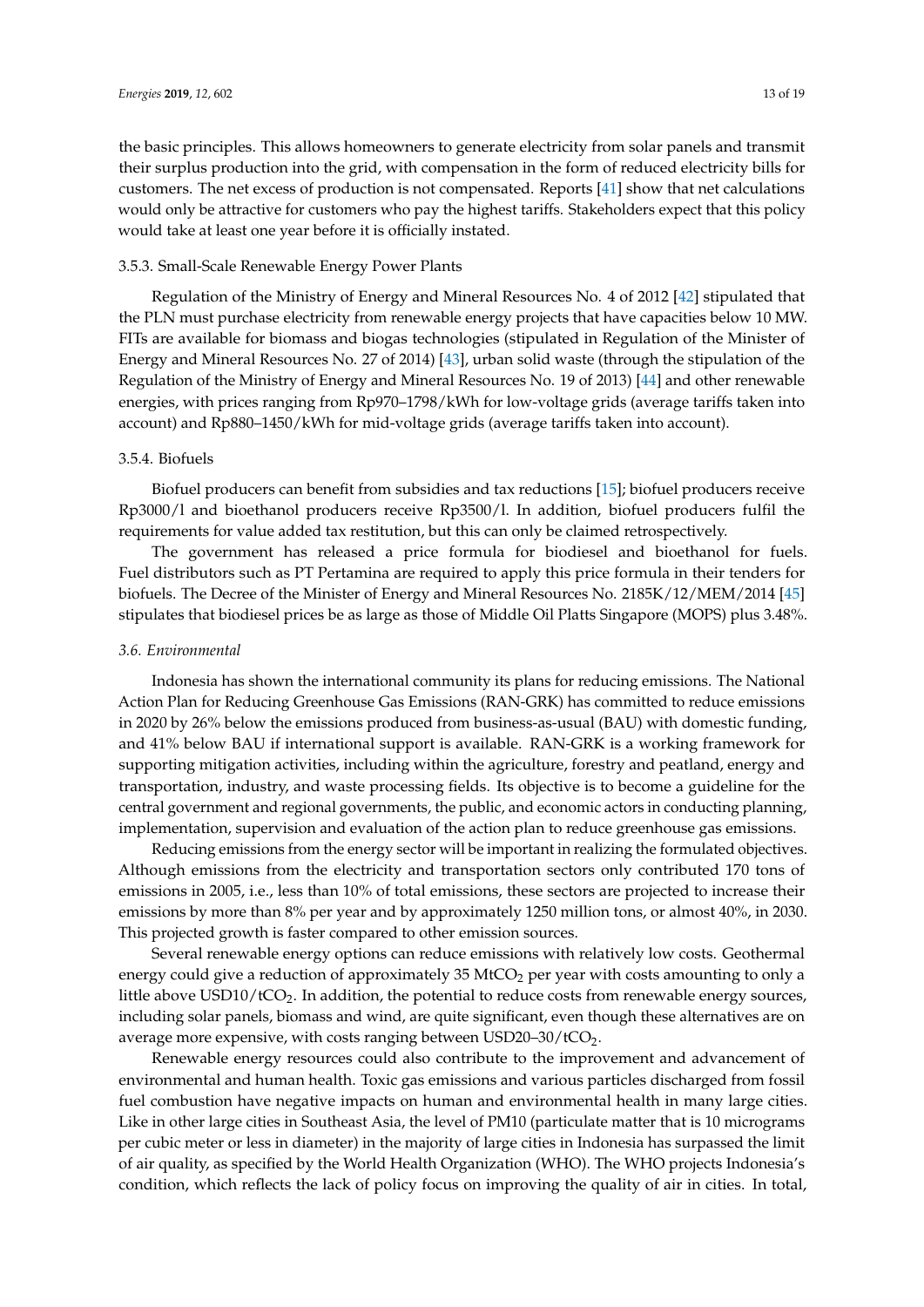air pollution has caused approximately 32,300 deaths every year from 2004 to 2015 [\[46\]](#page-18-15). In 2011, Indonesia contributed 1,290,000,000 tons of  $CO<sub>2</sub>e$ , making it the 6th largest greenhouse gas emitter in the world and contributing 4.5% of total global greenhouse gas emissions [\[47\]](#page-18-16).

#### **4. Discussion**

Based on the PESTLE analysis, we can see in a more holistic way how certain aspects of PESTLE dynamically impact on each other. For example, one of the issues pertinent to the legal aspect is the lack of an overarching national law or regulation that will serve as a dedicated legal umbrella for all subsidiary regulations on renewable energy. At present, the Energy Law of 2007 is still too broadly defined and lacks the specific level of elucidation necessary for a truly comprehensive policy on renewable energy. A Renewable Energy Bill is currently being formulated at the House of Representatives, but at present, the lack of such a legal precondition indirectly reflects and leads to a fragile and haphazard political state of renewable energy policies, limited to the ministerial level. These temporary and fleeting policies give a worrying signal to investors of a political regime that is still unsteady in its policy-making.

On a further note, it is interesting to note that in the context of Indonesia, the relative academic lacuna in literature concerning supply chain management for renewable energy is also mirrored by that of a technocratic lacuna of supply chain management planning for renewable energy. We see how ASEAN frameworks have already incorporated crucial infrastructure planning for regional energy flows, such as the ASEAN Power Grid and Trans-ASEAN Gas Pipeline. However, a similar approach at the national level—one that involves a comprehensive geographic mapping and projecting of renewable energy supply chains and infrastructures throughout the Indonesian archipelago—is still lacking. National technocratic discourse on renewable energy primarily still revolves around pricing policies—an unavoidable bone of contention—vis-à-vis the fossil fuel industry.

While the economic aspect of Indonesia's nascent renewable energy industry is one of the most pressing concerns, it can also be perceived as an early checkpoint into more advanced and technical discussion. The renewable energy development does not only encompass project economics, but also "technical constraints, *supply chain capacity* [italicized here for emphasis], social effects, namely to amenity and aesthetics, and environmental impacts" [\[48\]](#page-18-17). This "supply chain capacity" translates into abstracting the flows of (renewable) energy and material into modular yet robust upstream-to-downstream planning. Such a supply chain management that specifically serves to accommodate the renewable energy sector must also be holistic in nature [\[49\]](#page-19-0). Bearing a similarity to the multifaceted PESTLE analysis, a promising candidate model is Sustainable Supply Chain Management (SSCM) [\[50\]](#page-19-1), which not only views supply chains in the context of the environment, but also expands their scope to encompass social and ethical issues. PESTLE analysis thus cements the groundwork for a national SSCM framework, as such a framework must necessarily take into account the various stakeholders involved in the entire sector.

Reflecting back on the national planning process on renewable energy, it is vital to implement the previous PESTLE analysis on a comprehensive stakeholder analysis of renewable energy interest groups and actors. An analysis of stakeholders that are involved in the development of renewable energy in Indonesia reflects the implications of implemented policies, as attempts to increase the role of renewable energy. This means that existing conditions become points of reference in the formulation of new policies for developing renewable energy. In connection with the development and utilization of fossil energy, as elaborated in the same method of analysis, patterns of policy implementation in the development of fossil fuels could be indicators in policy formulation for improving the management of renewable energy. Learning from the success of the implementation of fossil energy policies, which was then later implemented to improve the management of renewable energy, is a fairly effective method, and also strengthens arguments for undertaking the transformation from fossil energy to renewable energy.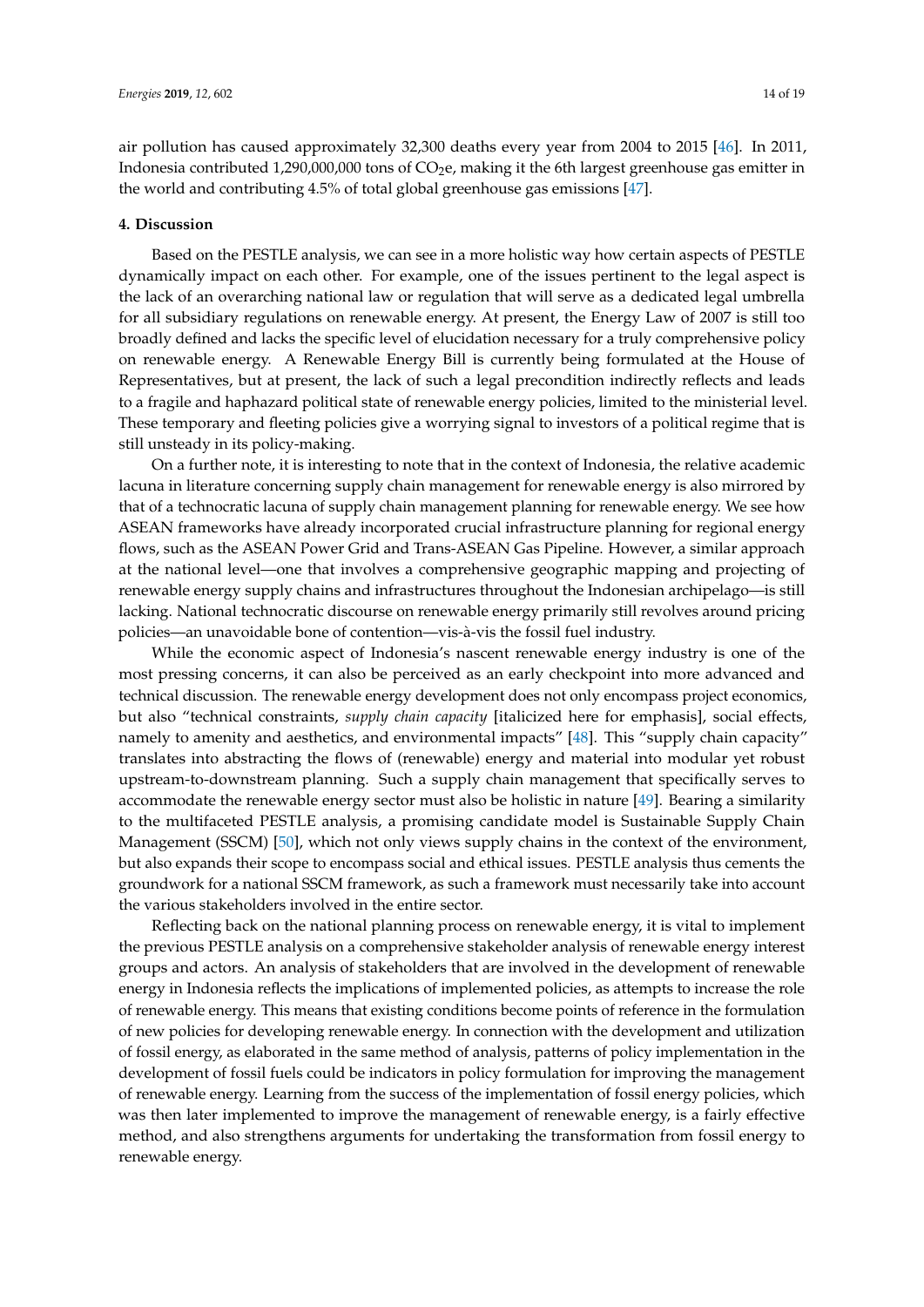It should be noted that identifying the relevant stakeholders in Indonesia's renewable energy sector—which inevitably ties in with state actors as well as the fossil fuel sector—is a crucial prerequisite for any serious recommendation for future national policy. In addition, through PESTLE analysis, it is possible to better highlight the criss-crossing and overlapping sectoral interests within the energy sector as a whole.

For example, as mentioned in Section [3,](#page-3-1) Indonesia requires renewable energy not only to advance towards a low-carbon economy in the face of dwindling fossil fuel reserves, but also to generate green jobs (the social context) and safeguard a sustainable environment for future generations. These points of concern necessarily encompass specific subsectors and stakeholders; promoting green jobs in renewable energy development is related to the national labor conditions and relevant stakeholders, which in turn then stems back to the underemphasized financial value of renewable energy sources in comparison to current fossil fuel standards. Through PESTLE analysis, a better understanding of the interrelationship of these ostensibly different aspects are juxtaposed and highlighted through stakeholders. In this PESTLE analysis, various stakeholders who contribute to the development and utilization of renewable energy have been identified and their interconnectedness is shown in Table [2.](#page-15-0)

<span id="page-15-0"></span>

| <b>Stakeholders</b>                                                            | Political | Economic | Social | Technology | Environment | Legal |
|--------------------------------------------------------------------------------|-----------|----------|--------|------------|-------------|-------|
| Commission VII of the House of Representatives<br>of the Republic of Indonesia |           |          |        |            |             |       |
| Budget Committee of the House of                                               |           |          |        |            |             |       |
| Representatives of the Republic of Indonesia                                   |           |          |        |            |             |       |
| President of the Republic of Indonesia                                         |           |          |        |            |             |       |
| Ministry of Energy and Mineral Resources<br>Ministry of Labor                  |           |          |        |            |             |       |
| Ministry of Environment and Forestry                                           |           |          |        |            |             |       |
| Ministry of Agrarian Affairs and Spatial Planning                              |           |          |        |            |             |       |
| Ministry of Transportation                                                     |           |          |        |            |             |       |
| Ministry of Maritime Affairs and Fisheries                                     |           |          |        |            |             |       |
| Ministry of Finance                                                            |           |          |        |            |             |       |
| Ministry of Trade                                                              |           |          |        |            |             |       |
| Ministry of Industry                                                           |           |          |        |            |             |       |
| National Development Planning Agency                                           |           |          |        |            |             |       |
| National Energy Board                                                          |           |          |        |            |             |       |
| Corruption Eradication Commission                                              |           |          |        |            |             |       |
| Finance and Development Supervisory Agency                                     |           |          |        |            |             |       |
| Supreme Audit Agency                                                           |           |          |        |            |             |       |
| Bank Indonesia (Central Bank)                                                  |           |          |        |            |             |       |
| <b>Constitutional Court</b>                                                    |           |          |        |            |             |       |
| <b>Investment Coordinating Board</b>                                           |           |          |        |            |             |       |
| Directorate-General of Electricity and Energy                                  |           |          |        |            |             |       |
| Utilization                                                                    |           |          |        |            |             |       |
| Directorate-General of Renewable Energy                                        |           |          |        |            |             |       |
| Directorate-General of Customs and Excise of the                               |           |          |        |            |             |       |
| Ministry of Finance                                                            |           |          |        |            |             |       |
| State-owned Enterprises                                                        |           |          |        |            |             |       |
| Regionally-owned Enterprises                                                   |           |          |        |            |             |       |
| National Banks                                                                 |           |          |        |            |             |       |
| Regency Government                                                             |           |          |        |            |             |       |
| Provincial Government                                                          |           |          |        |            |             |       |
| PLN (State Electricity Company)                                                |           |          |        |            |             |       |
| <b>Independent Power Producers</b>                                             |           |          |        |            |             |       |
| Investors                                                                      |           |          |        |            |             |       |
| Non-Governmental Organization                                                  |           |          |        |            |             |       |
| Indonesian Chamber of Commerce                                                 |           |          |        |            |             |       |
| The public                                                                     |           |          |        |            |             |       |

**Table 2.** Stakeholders of the renewable energy industry in Indonesia.

#### **5. Conclusions**

The development and utilization of renewable energy has been assessed from the aspect of stakeholders using a PESTLE analysis, in an attempt to identify and correlate existing overlapping and cross-sectoral stakeholder interests in Indonesia's renewable energy sector. Existing policies are still in their infancy and subject to significant upgrades, given that the renewable energy industry is still quite minimal, especially in the current conditions of falling oil prices. The lack of suitable policies has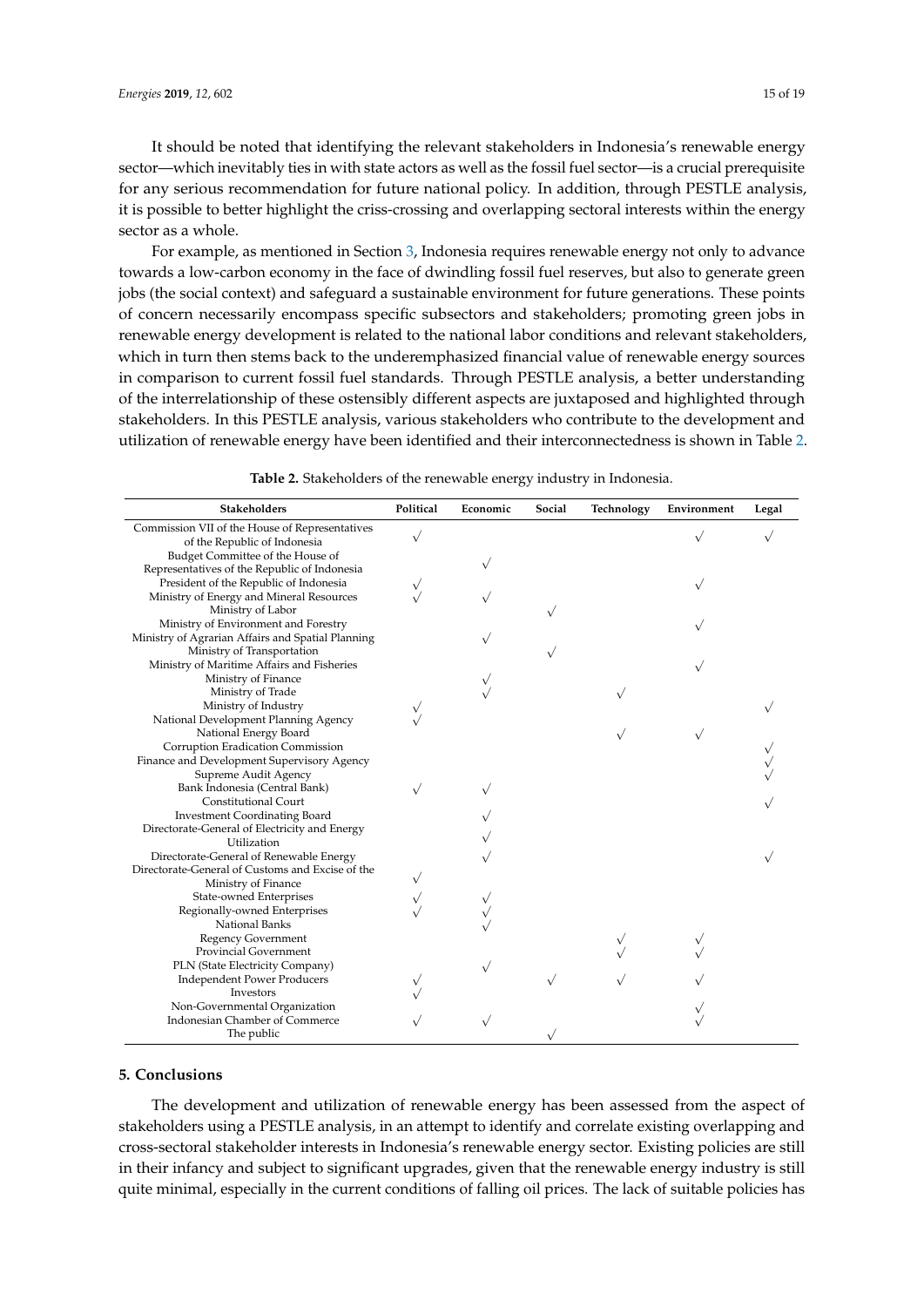subsequently exposed the stakeholders and players in renewable energy to various risks–the greatest ones being economic and technological. The ability of the policy makers in Indonesia to identify these risks and mitigate them is indeed the key to success.

In the future, it is hoped that the government can formulate a breakthrough policy to improve the renewable energy sector, such as by giving ease to investors in the renewable energy sector, so as to enable the effective and efficient supply chain management of renewable energy. In addition, it should be noted that Indonesia's targets for renewable energy—23% primary energy mix by 2025—is synchronous with that of the ASEAN as a whole. Therefore, Indonesia should acknowledge and capitalize on this common regional goal and attempt to undertake cross-comparative research programs for national development. A PESTLE analysis for stakeholders in the renewable energy sector will also help cement a starting point for formulating a framework for a comprehensive national supply chain management for renewable energy.

**Author Contributions:** S.W.Y. and B.T. jointly established the topic of the review and chose the classification approach; S.W.Y. planned the methodology and collected the data; S.W.Y. and B.T. jointly analyzed the data and wrote the paper.

**Funding:** This research received no external funding.

**Conflicts of Interest:** The authors declare no conflict of interest.

#### **References**

- <span id="page-16-0"></span>1. The House of Representatives of the Republic of Indonesia. In Proceedings of the Work Meeting of Commission VII of the House of Representatives with the Minister of Energy and Mineral Resources, Jakarta, Indonesia, 21 June 2016.
- <span id="page-16-1"></span>2. Law No. 30 of 2007 on Energy. Available online: <http://peraturan.go.id/uu/nomor-30-tahun-2017.html> (accessed on 3 November 2018).
- <span id="page-16-2"></span>3. Government Regulation No. 79 of 2014 on the National Energy Policy. Available online: [http://peraturan.](http://peraturan.go.id/pp/nomor-79-tahun-2014.html) [go.id/pp/nomor-79-tahun-2014.html](http://peraturan.go.id/pp/nomor-79-tahun-2014.html) (accessed on 3 November 2018).
- <span id="page-16-3"></span>4. Ministry of Energy and Mineral Resources. Handbook of Energy. 2015. Available online: [https://www.esdm.go.id/assets/media/content/content-handbook-of-energy-economic-statistics](https://www.esdm.go.id/assets/media/content/content-handbook-of-energy-economic-statistics-of-indonesia-2015-uwe2cqn.pdf)[of-indonesia-2015-uwe2cqn.pdf](https://www.esdm.go.id/assets/media/content/content-handbook-of-energy-economic-statistics-of-indonesia-2015-uwe2cqn.pdf) (accessed on 3 November 2018).
- <span id="page-16-4"></span>5. IRENA. IRENA Renewable Energy Outlook for ASEAN, the REmap for 2030. 2016. Available online: [http:](http://www.irena.org/DocumentDownloads/Publications/IRENA_REmap_ASEAN_2016_report.pdf) [//www.irena.org/DocumentDownloads/Publications/IRENA\\_REmap\\_ASEAN\\_2016\\_report.pdf](http://www.irena.org/DocumentDownloads/Publications/IRENA_REmap_ASEAN_2016_report.pdf) (accessed on 20 January 2019).
- <span id="page-16-5"></span>6. Widya Yudha, S.; Tjahjono, B.; Kolios, A. A PESTLE Policy Mapping and Stakeholder Analysis of Indonesia's Fossil Fuel Energy Industry. *Energies* **2018**, *11*, 1272. [\[CrossRef\]](http://dx.doi.org/10.3390/en11051272)
- <span id="page-16-6"></span>7. Climent Barba, F.; Martínez-Denegri Sánchez, G.; Soler Seguí, B.; Gohari Darabkhani, H.; Anthony, E.J. A technical evaluation, performance analysis and risk assessment of multiple novel oxy-turbine power cycles with complete CO<sup>2</sup> capture. *J. Clean. Prod.* **2016**, *133*, 971–985. [\[CrossRef\]](http://dx.doi.org/10.1016/j.jclepro.2016.05.189)
- <span id="page-16-7"></span>8. Mytilinou, V.; Kolios, A.J.; Di Lorenzo, G. A comparative multi-disciplinary policy review in wind energy developments in Europe. *Int. J. Sustain. Energy* **2017**, *36*, 754–774. [\[CrossRef\]](http://dx.doi.org/10.1080/14786451.2015.1100194)
- 9. Kolios, A.; Read, G. A Political, Economic, Social, Technology, Legal and Environmental (PESTLE) Approach for Risk Identification of the Tidal Industry in the United Kingdom. *Energies* **2013**, *6*, 5023–5045. [\[CrossRef\]](http://dx.doi.org/10.3390/en6105023)
- <span id="page-16-8"></span>10. Islam, F.R.; Mamun, K.A. Possibilities and Challenges of Implementing Renewable Energy in the Light of PESTLE & SWOT Analyses for Island Countries. In *Smart Energy Grid Design for Island Countries. Green Energy and Technology*; Islam, F., Mamun, K., Amanullah, M., Eds.; Springer: Berlin, Germany, 2017; pp. 1–19.
- <span id="page-16-9"></span>11. President Regulation No. 5 of 2006 on the National Energy Policy. Available online: [http://peraturan.go.id/](http://peraturan.go.id/perpres/nomor-5-tahun-2006-11e44c4e48ff6f009729313231333034.html) [perpres/nomor-5-tahun-2006-11e44c4e48ff6f009729313231333034.html](http://peraturan.go.id/perpres/nomor-5-tahun-2006-11e44c4e48ff6f009729313231333034.html) (accessed on 3 November 2018).
- <span id="page-16-10"></span>12. Law No. 25 of 2007 on Capital Investment. Available online: [http://peraturan.go.id/uu/nomor-25-tahun-](http://peraturan.go.id/uu/nomor-25-tahun-2007.html)[2007.html](http://peraturan.go.id/uu/nomor-25-tahun-2007.html) (accessed on 8 January 2018).
- <span id="page-16-11"></span>13. President Regulation No. 36 of 2010 on List of Closed Business Fields and Open Business Fields with Requirements in the Field of Investment. Available online: [http://peraturan.go.id/perpres/nomor-36](http://peraturan.go.id/perpres/nomor-36-tahun-2010-11e44c4f016ec3609fde313231383133.html) [tahun-2010-11e44c4f016ec3609fde313231383133.html](http://peraturan.go.id/perpres/nomor-36-tahun-2010-11e44c4f016ec3609fde313231383133.html) (accessed on 3 November 2018).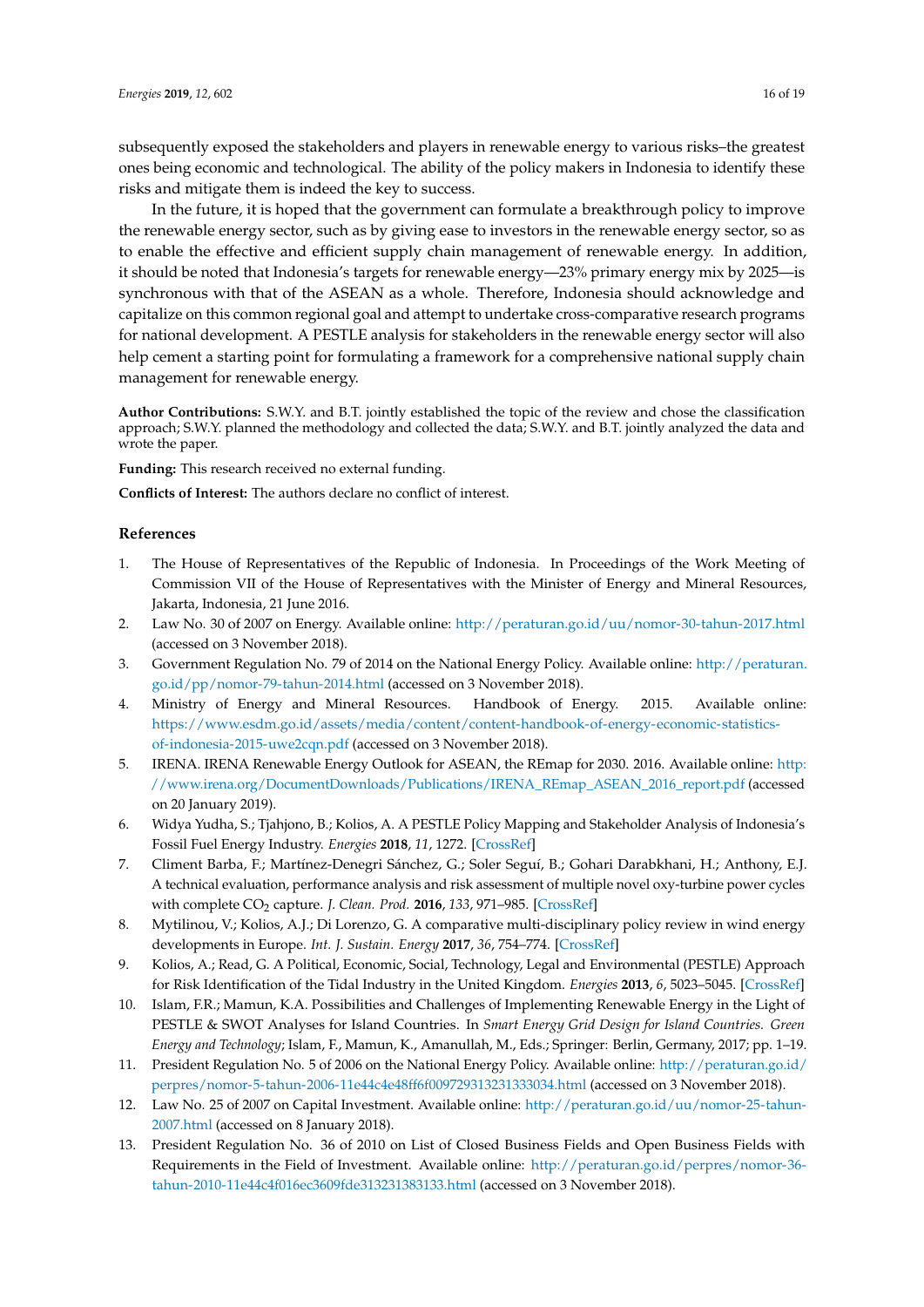- <span id="page-17-0"></span>14. Presidential Decree No. 39 of 2014 on List of Closed Business Fields and Open Business Fields with Requirements in the Field of Investment. Available online: [http://peraturan.go.id/perpres/nomor-39](http://peraturan.go.id/perpres/nomor-39-tahun-2014-11e44c4f0a42d8c0a086313231383238.html) [tahun-2014-11e44c4f0a42d8c0a086313231383238.html](http://peraturan.go.id/perpres/nomor-39-tahun-2014-11e44c4f0a42d8c0a086313231383238.html) (accessed on 3 November 2018).
- <span id="page-17-1"></span>15. Damuri, Y.R.; Atje, R. Investment Incentives for Renewable Energy: Case Study of Indonesia. Trade Knowledge Network. Available online: [https://www.iisd.org/sites/default/files/publications/](https://www.iisd.org/sites/default/files/publications/investment_incentives_indonesia.pdf) [investment\\_incentives\\_indonesia.pdf](https://www.iisd.org/sites/default/files/publications/investment_incentives_indonesia.pdf) (accessed on 4 November 2018).
- <span id="page-17-2"></span>16. Regulation of the Ministry of Energy and Mineral Resources No. 32 of 2008. Available online: [http:](http://jdih.esdm.go.id/peraturan/permen-esdm-32-2008.pdf) [//jdih.esdm.go.id/peraturan/permen-esdm-32-2008.pdf](http://jdih.esdm.go.id/peraturan/permen-esdm-32-2008.pdf) (accessed on 4 November 2018).
- <span id="page-17-3"></span>17. Letter of Decree of the Ministry of Energy and Mineral Resources No. 25 of 2013 on Delegation of Authority for Granting Licensing in the Mineral and Coal Mining Sector. Available online: [http://peraturan.go.](http://peraturan.go.id/permen/kemenesdm-nomor-25-tahun-2013-11e44c51baeaff10862e313233373433.html) [id/permen/kemenesdm-nomor-25-tahun-2013-11e44c51baeaff10862e313233373433.html](http://peraturan.go.id/permen/kemenesdm-nomor-25-tahun-2013-11e44c51baeaff10862e313233373433.html) (accessed on 3 November 2018).
- <span id="page-17-4"></span>18. Ministry of Finance. Biodesel, Tantangan dan Peluang Bagi Masa Depan Energi Indonesia. Available online: [https://www.kemenkeu.go.id/publikasi/berita/biodiesel-tantangan-dan-peluang-bagi-masa](https://www.kemenkeu.go.id/publikasi/berita/biodiesel-tantangan-dan-peluang-bagi-masa-depan-energi-indonesia/)[depan-energi-indonesia/](https://www.kemenkeu.go.id/publikasi/berita/biodiesel-tantangan-dan-peluang-bagi-masa-depan-energi-indonesia/) (accessed on 2 December 2018).
- <span id="page-17-5"></span>19. Mulyana, R. *Kebijakan dan Strategi Pengembangan EBTKE Untuk Memenuhi Target Kebijakan Energi Nasional*; Ministry of Energy and Mineral Resources of the Republic of Indonesia, 2015. Available online: [http://www.indoebtkeconex.com/wp-content/uploads/2017/05/2.-Materials-Presentation-Mr.](http://www.indoebtkeconex.com/wp-content/uploads/2017/05/2.-Materials-Presentation-Mr.-Rida-Mulyana-Kebijakan-Strategi-Pengembangan-EBTKE.pdf) [-Rida-Mulyana-Kebijakan-Strategi-Pengembangan-EBTKE.pdf](http://www.indoebtkeconex.com/wp-content/uploads/2017/05/2.-Materials-Presentation-Mr.-Rida-Mulyana-Kebijakan-Strategi-Pengembangan-EBTKE.pdf) (accessed on 5 November 2018).
- <span id="page-17-6"></span>20. Soerawidjaja, T.H. *Posisi strategis minyak-lemak nabati di dalam panorama teknologi BBN cair dan ketahanan energy nasional*; Focus Group Discussion Puslitbang TKEBTKE–Balitbang ESDM: Jakarta, Indonesia, 2013.
- <span id="page-17-7"></span>21. Partnership for Market Readiness. Overview of Carbon Offset Programs: Similarities and Differences. 2013. Available online: [https://www.infras.ch/media/filer\\_public/9c/44/9c44678b-14ac-4689-9267-](https://www.infras.ch/media/filer_public/9c/44/9c44678b-14ac-4689-9267-4d9f3dcc38a5/2013_08_23_technical_note_on_offsets.pdf) [4d9f3dcc38a5/2013\\_08\\_23\\_technical\\_note\\_on\\_offsets.pdf](https://www.infras.ch/media/filer_public/9c/44/9c44678b-14ac-4689-9267-4d9f3dcc38a5/2013_08_23_technical_note_on_offsets.pdf) (accessed on 3 November 2018).
- <span id="page-17-8"></span>22. Putera, A.D. Menkeu: 4 Tahun Jokowi-JK, Subsidi Energi Dikurangi, Perlindungan Sosial Meningkat. *Kompas*, 23 October 2018. Available online: [https://ekonomi.kompas.com/read/2018/10/23/190000326/menkeu-](https://ekonomi.kompas.com/read/2018/10/23/190000326/menkeu--4-tahun-jokowi-jk-subsidi-energi-dikurangi-perlindungan-sosial) [-4-tahun-jokowi-jk-subsidi-energi-dikurangi-perlindungan-sosial](https://ekonomi.kompas.com/read/2018/10/23/190000326/menkeu--4-tahun-jokowi-jk-subsidi-energi-dikurangi-perlindungan-sosial) (accessed on 3 November 2018).
- <span id="page-17-9"></span>23. WBCSD Energy and Climate. The Climate Investment Funds–Business Guide. 2013. Available online: [http://uksif.org/wp-content/uploads/2012/12/WBCSD-2010.-The-Climate-Investment-Funds-](http://uksif.org/wp-content/uploads/2012/12/WBCSD-2010.-The-Climate-Investment-Funds-%E2%80%93-Business-Guide.pdf) [%E2%80%93-Business-Guide.pdf](http://uksif.org/wp-content/uploads/2012/12/WBCSD-2010.-The-Climate-Investment-Funds-%E2%80%93-Business-Guide.pdf) (accessed on 3 November 2018).
- <span id="page-17-10"></span>24. Regulation of the Ministry of Finance No. 21/PMK.011/2010. Available online: [http://jdih.esdm.go.id/](http://jdih.esdm.go.id/peraturan/PMK-21-2010.pdf) [peraturan/PMK-21-2010.pdf](http://jdih.esdm.go.id/peraturan/PMK-21-2010.pdf) (accessed on 4 November 2018).
- <span id="page-17-11"></span>25. Government Regulation No. 1 of 2007 on Implementation of Mineral and Coal Mining Business Activities. Available online: <http://peraturan.go.id/pp/nomor-1-tahun-2017.html> (accessed on 3 November 2018).
- <span id="page-17-12"></span>26. President Regulation No. 52 of 2011 on Determination of Salary Payment of State Employees, Country Officials, and Pension Payments. Available online: [http://peraturan.go.id/perpres/nomor-52-tahun-2011-](http://peraturan.go.id/perpres/nomor-52-tahun-2011-11e44c4f2ac180408fd0313231393233.html) [11e44c4f2ac180408fd0313231393233.html](http://peraturan.go.id/perpres/nomor-52-tahun-2011-11e44c4f2ac180408fd0313231393233.html) (accessed on 3 November 2018).
- <span id="page-17-13"></span>27. Government Regulation No. 52 of 2011 on Income Tax Reliefs for Investment in Particular Business Fields and/or in Certain Regions. Available online: [http://peraturan.go.id/pp/nomor-52-tahun-2011-](http://peraturan.go.id/pp/nomor-52-tahun-2011-11e44c4f2b2ef400b8a1313231393233.html) [11e44c4f2b2ef400b8a1313231393233.html](http://peraturan.go.id/pp/nomor-52-tahun-2011-11e44c4f2b2ef400b8a1313231393233.html) (accessed on 3 November 2018).
- <span id="page-17-14"></span>28. Regulation of the Ministry of Finance No. 144/PMK.011/2012 on Income Tax Reliefs for Investment in Particular Business Fields and/or in Certain Regions. Available online: [http://peraturan.go.id/permen/](http://peraturan.go.id/permen/kemenkeu-nomor-144-pmk.011-2012-tahun-2012-11e44c5141da37f08b9b313233343230.html) [kemenkeu-nomor-144-pmk.011-2012-tahun-2012-11e44c5141da37f08b9b313233343230.html](http://peraturan.go.id/permen/kemenkeu-nomor-144-pmk.011-2012-tahun-2012-11e44c5141da37f08b9b313233343230.html) (accessed on 3 November 2018).
- <span id="page-17-15"></span>29. International Energy Agency. World Energy Outlook 2013. 2013. Available online: [https://www.iea.org/](https://www.iea.org/publications/freepublications/publication/WEO2013.pdf) [publications/freepublications/publication/WEO2013.pdf](https://www.iea.org/publications/freepublications/publication/WEO2013.pdf) (accessed on 3 November 2018).
- <span id="page-17-16"></span>30. Zymla, B. Smartening the Renewable Energy Supply on Islands—Addressing Technical, Economic and Systemic Challenges: Experiences from German Bilateral Cooperation. 2012. Available online: [http://www.irena.org/-/media/Files/IRENA/Agency/Events/2012/Sep/6/Bernhard\\_Zymla.](http://www.irena.org/-/media/Files/IRENA/Agency/Events/2012/Sep/6/Bernhard_Zymla.pdf?la=en&hash=9B0FEB3489D8BA36A9190856F4EF8291D11487D9) [pdf?la=en&hash=9B0FEB3489D8BA36A9190856F4EF8291D11487D9](http://www.irena.org/-/media/Files/IRENA/Agency/Events/2012/Sep/6/Bernhard_Zymla.pdf?la=en&hash=9B0FEB3489D8BA36A9190856F4EF8291D11487D9) (accessed on 3 November 2018).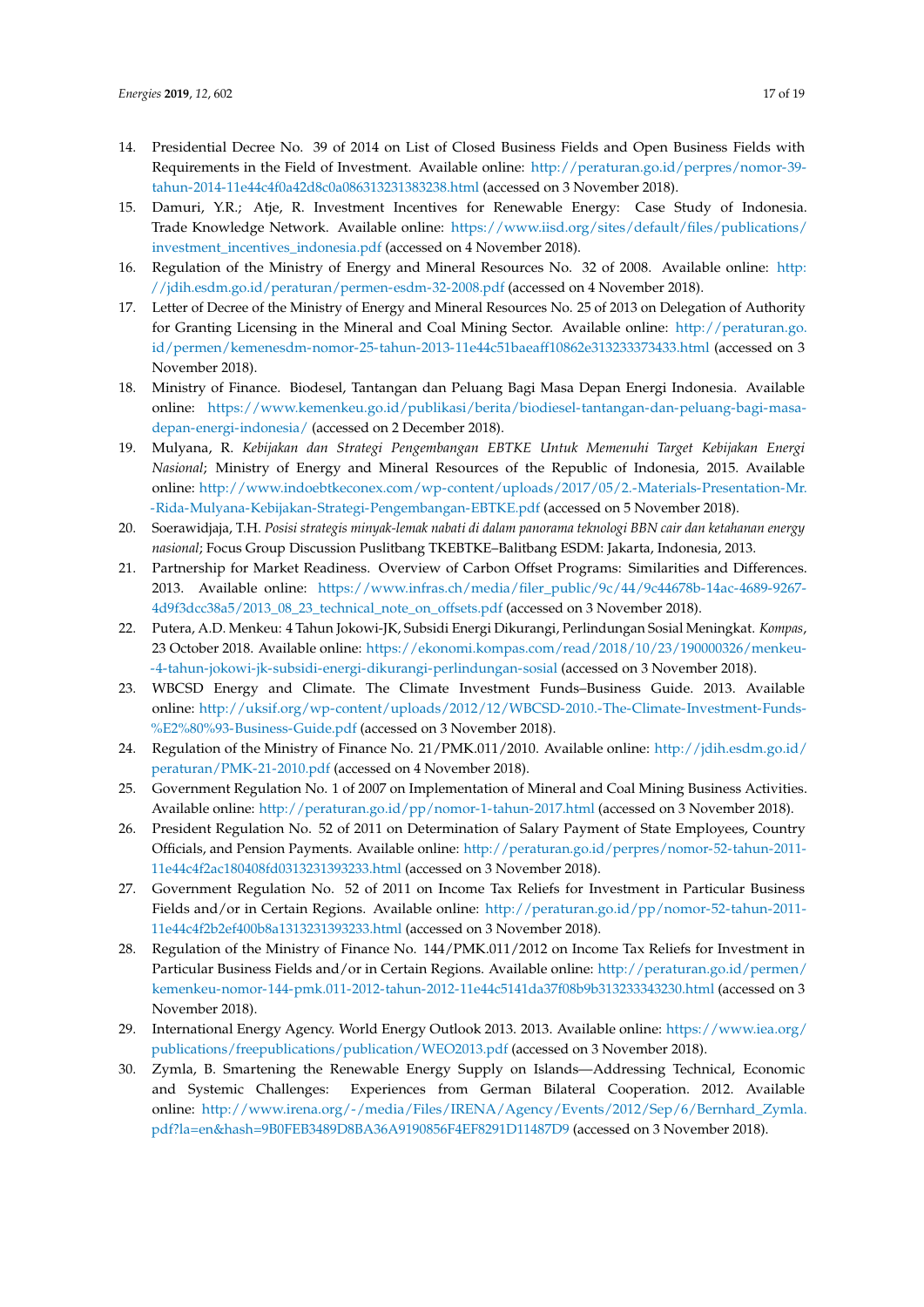- <span id="page-18-0"></span>31. Sofyan, M. PLN–Solar PV Development Plan. 2013. Available online: [http://energy-indonesia.com/03dge/](http://energy-indonesia.com/03dge/0130227pln-taiyoko.pdf) [0130227pln-taiyoko.pdf](http://energy-indonesia.com/03dge/0130227pln-taiyoko.pdf) (accessed on 3 November 2018).
- <span id="page-18-1"></span>32. Prakoswa, R.H. Tingkat Pengangguran RI Terendah Sejak Sebelum Krisis 1998. *CNBC Indonesia*, 7 May 2018. Available online: [https://www.cnbcindonesia.com/news/20180507134348-4-13906/tingkat-pengangguran](https://www.cnbcindonesia.com/news/20180507134348-4-13906/tingkat-pengangguran-ri-terendah-sejak-sebelum-krisis-1998)[ri-terendah-sejak-sebelum-krisis-1998](https://www.cnbcindonesia.com/news/20180507134348-4-13906/tingkat-pengangguran-ri-terendah-sejak-sebelum-krisis-1998) (accessed on 5 November 2018).
- <span id="page-18-2"></span>33. International Labor Organization. Global Employment Trend 2013. 2013. Available online: [https://www.ilo.org/wcmsp5/groups/public/---dgreports/---dcomm/---publ/documents/](https://www.ilo.org/wcmsp5/groups/public/---dgreports/---dcomm/---publ/documents/publication/wcms_202326.pdf) [publication/wcms\\_202326.pdf](https://www.ilo.org/wcmsp5/groups/public/---dgreports/---dcomm/---publ/documents/publication/wcms_202326.pdf) (accessed on 3 November 2018).
- <span id="page-18-3"></span>34. Kammen, D.M.; Kapadia, K.; Fripp, M. *Putting Renewables to Work: How Many Jobs Can the Clean Energy Industry Generate?* RAEL Report; University of California: Berkeley, CA, USA, 2004.
- <span id="page-18-4"></span>35. Tran, T.T.D.; Smith, A.D. Evaluation of Renewable Energy Technologies and Theor Potential for Technical Integration and Cost-effective Use within the U.S. Energy Sector. *Renew. Sustain. Energy Rev.* **2017**, *80*, 1372–1388. [\[CrossRef\]](http://dx.doi.org/10.1016/j.rser.2017.05.228)
- <span id="page-18-5"></span>36. Regulation of the Ministry of Energy and Mineral Resources No. 17 of 2004. Available online: [http://jdih.esdm.](http://jdih.esdm.go.id/peraturan/Permen%20ESDM%2017%20Tahun%202014.pdf) [go.id/peraturan/Permen%20ESDM%2017%20Tahun%202014.pdf](http://jdih.esdm.go.id/peraturan/Permen%20ESDM%2017%20Tahun%202014.pdf) (accessed on 5 November 2018).
- <span id="page-18-6"></span>37. ESMAP. ESMAP Annual Report 2013. 2013. Available online: [http://www.esmap.org/sites/default/](http://www.esmap.org/sites/default/files/esmap-files/ESMAP%202013%20AR%20text%2012-27-13%20web_Optimized.pdf) [files/esmap-files/ESMAP%202013%20AR%20text%2012-27-13%20web\\_Optimized.pdf](http://www.esmap.org/sites/default/files/esmap-files/ESMAP%202013%20AR%20text%2012-27-13%20web_Optimized.pdf) (accessed on 3 November 2018).
- <span id="page-18-7"></span>38. Regulation of the Minister of Finance No. 3/PMK.011 of 2012. Available online: [http://www.jdih.kemenkeu.](http://www.jdih.kemenkeu.go.id/fulltext/2012/03~{}PMK.011~{}2012Per.htm) [go.id/fulltext/2012/03~{}PMK.011~{}2012Per.htm](http://www.jdih.kemenkeu.go.id/fulltext/2012/03~{}PMK.011~{}2012Per.htm) (accessed on 5 November 2018).
- <span id="page-18-8"></span>39. Regulation of the Minister of Energy and Mineral Resources No. 17 of 2013 on Purchase of Electricity by PT PLN (Persero) from Photovoltaic Solar Power Plants. Available online: [http://peraturan.go.id/permen/](http://peraturan.go.id/permen/kemenesdm-nomor-17-tahun-2013-11e44c51b9fbcfa09ae2313233373432.html) [kemenesdm-nomor-17-tahun-2013-11e44c51b9fbcfa09ae2313233373432.html](http://peraturan.go.id/permen/kemenesdm-nomor-17-tahun-2013-11e44c51b9fbcfa09ae2313233373432.html) (accessed on 3 November 2018).
- <span id="page-18-9"></span>40. Regulation of the Board of Directors of the State Electricity Company No. 0733 of 2013. Available online: [https://janaloka.com/download/peraturan-direksi-pt-pln-persero-nomor-0733-k-dir-](https://janaloka.com/download/peraturan-direksi-pt-pln-persero-nomor-0733-k-dir-2013-tentang-pemanfaatan-energi-listrik-dari-fotovoltaik-oleh-pelanggan-pt-pln-persero)[2013-tentang-pemanfaatan-energi-listrik-dari-fotovoltaik-oleh-pelanggan-pt-pln-persero](https://janaloka.com/download/peraturan-direksi-pt-pln-persero-nomor-0733-k-dir-2013-tentang-pemanfaatan-energi-listrik-dari-fotovoltaik-oleh-pelanggan-pt-pln-persero) (accessed on 5 November 2018).
- <span id="page-18-10"></span>41. Rauch, R. Net-Metering with PV Roof-Top Systems: Opportunities for Commercial and Private Consumers. 2014. Available online: [https://www.giz.de/fachexpertise/downloads/2014-en-rauch-pep](https://www.giz.de/fachexpertise/downloads/2014-en-rauch-pep-infoveranstaltung-netzgeb-pv-indonesien-thailand.pdf)[infoveranstaltung-netzgeb-pv-indonesien-thailand.pdf](https://www.giz.de/fachexpertise/downloads/2014-en-rauch-pep-infoveranstaltung-netzgeb-pv-indonesien-thailand.pdf) (accessed on 2 December 2018).
- <span id="page-18-11"></span>42. Regulation of the Ministry of Energy and Mineral Resources No. 4 of 2012 on Purchase Price of Electricity by PT PLN (Persero) from Small and Medium Scales Renewable Energy Electrical Power Plants. Available online: [http://peraturan.go.id/permen/kemenesdm-nomor-4-tahun-2012-](http://peraturan.go.id/permen/kemenesdm-nomor-4-tahun-2012-11e44c51b74d1220ade6313233373337.html) [11e44c51b74d1220ade6313233373337.html](http://peraturan.go.id/permen/kemenesdm-nomor-4-tahun-2012-11e44c51b74d1220ade6313233373337.html) (accessed on 3 November 2018).
- <span id="page-18-12"></span>43. Regulation of the Minister of Energy and Mineral Resources No. 27 of 2014 on Purchase of Electrical Power from Biomass Power Plants and Biogas Power Plants by PT PLN (Persero). Available online: [http:](http://peraturan.go.id/permen/kemenesdm-nomor-27-tahun-2014.html) [//peraturan.go.id/permen/kemenesdm-nomor-27-tahun-2014.html](http://peraturan.go.id/permen/kemenesdm-nomor-27-tahun-2014.html) (accessed on 3 November 2018).
- <span id="page-18-13"></span>44. Regulation of the Ministry of Energy and Mineral Resources No. 19 of 2013 on Purchase of Electricity by PT Perusahaan Listrik Negara (Persero) from Waste-Based City Electricity Generators. Available online: [http://peraturan.go.id/permen/kemenesdm-nomor-19-tahun-2013-](http://peraturan.go.id/permen/kemenesdm-nomor-19-tahun-2013-11e44c51ba365000857d313233373432.html) [11e44c51ba365000857d313233373432.html](http://peraturan.go.id/permen/kemenesdm-nomor-19-tahun-2013-11e44c51ba365000857d313233373432.html) (accessed on 3 November 2018).
- <span id="page-18-14"></span>45. Decree of the Minister of Energy and Mineral Resources No. 2185K/12/MEM/2014. Available online: <http://jdih.esdm.go.id/peraturan/Kepmen-esdm-2185-2014.pdf> (accessed on 5 November 2018).
- <span id="page-18-15"></span>46. United Nations Environment Programme. 2015. Available online: [https://wedocs.unep.org/bitstream/](https://wedocs.unep.org/bitstream/handle/20.500.11822/17217/Indonesia.pdf) [handle/20.500.11822/17217/Indonesia.pdf](https://wedocs.unep.org/bitstream/handle/20.500.11822/17217/Indonesia.pdf) (accessed on 5 November 2018).
- <span id="page-18-16"></span>47. International Energy Agency. World Energy Outlook 2015. 2015. Available online: [https://www.iea.org/](https://www.iea.org/publications/freepublications/publication/WEO2015.pdf) [publications/freepublications/publication/WEO2015.pdf](https://www.iea.org/publications/freepublications/publication/WEO2015.pdf) (accessed on 3 November 2018).
- <span id="page-18-17"></span>48. Cucchiella, F.; D'Adamo, I. Issue on supply chain of renewable energy. *Energy Convers. Manag.* **2013**, *76*, 774–780. [\[CrossRef\]](http://dx.doi.org/10.1016/j.enconman.2013.07.081)